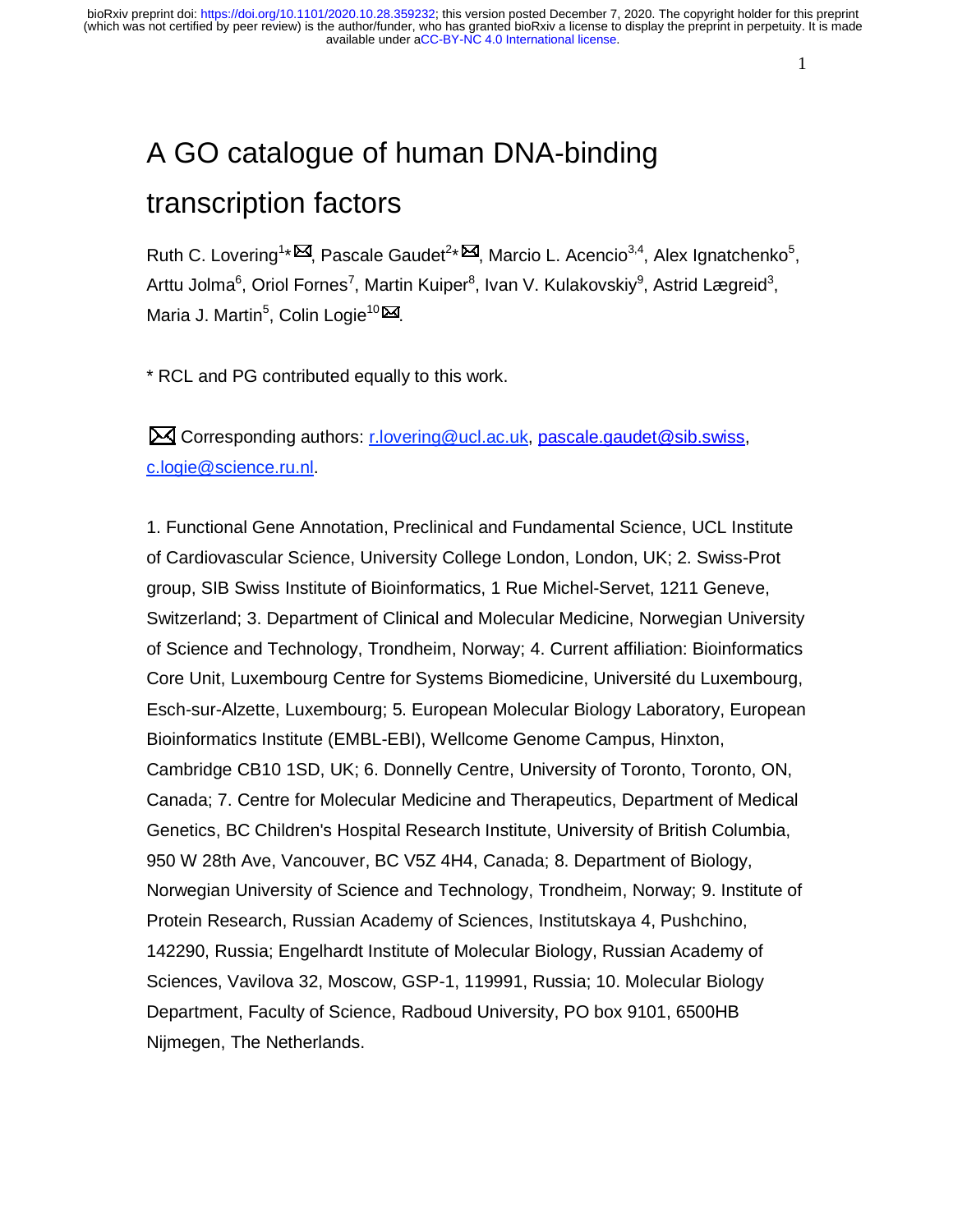### Abstract

DNA-binding transcription factors recognise genomic addresses, specific sequence motifs in gene regulatory regions, to control gene transcription. A complete and reliable catalogue of all DNA-binding transcription factors is key to investigating the delicate balance of gene regulation in response to environmental and developmental stimuli. The need for such a catalogue of proteins is demonstrated by the many lists of DNA-binding transcription factors that have been produced over the past decade.

The COST Action Gene Regulation Ensemble Effort for the Knowledge Commons (GREEKC) Consortium brought together experts in the field of transcription with the aim of providing high quality and interoperable gene regulatory data. The Gene Ontology (GO) Consortium provides strict definitions for gene product function, including factors that regulate transcription. The collaboration between the GREEKC and GO Consortia has enabled the application of those definitions to produce a new curated catalogue of human DNA-binding transcription factors, that can be accessed at https://www.ebi.ac.uk/QuickGO/targetset/dbTF.

In addition, this curation effort has led to the GO annotation of almost sixty thousand DNA-binding transcription factors in over a hundred species. Thus, this work will aid researchers investigating the regulation of transcription in both biomedical and basic science.

#### **List of Abbreviations**

coTF: transcription coregulator dbTF: DNA-binding transcription factors that bind to a specific-sequence (or motif) in double-stranded DNA to provide a genomic address. GO: Gene Ontology GTF: general (or basal) transcription factor

#### **Keywords**

Biocuration, Gene Ontology, DNA-binding transcription factor.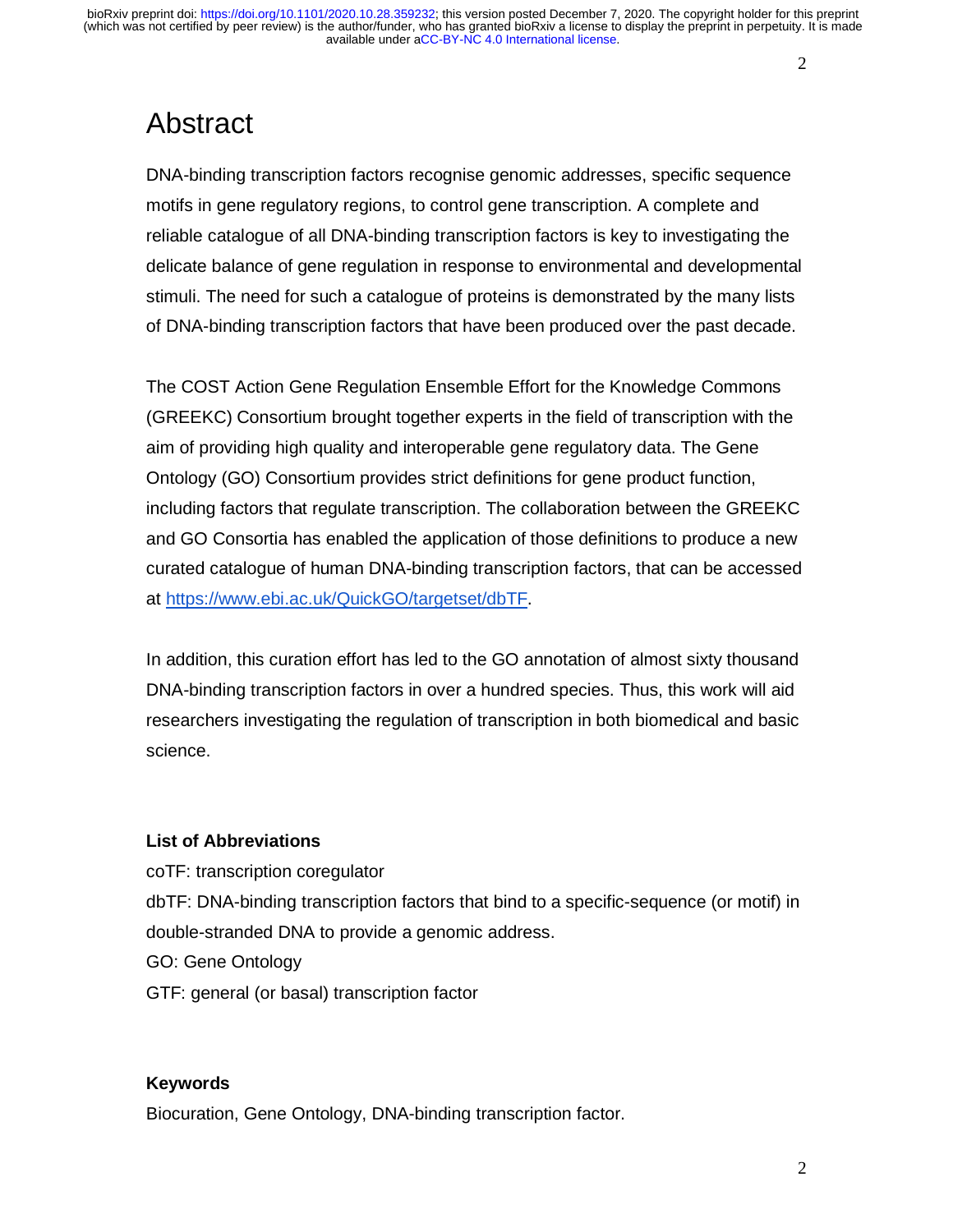## Introduction

The expression of house-keeping genes, as well as the regulated expression of gene products in response to environmental and developmental conditions, is controlled by carefully tuned cellular events. While signal transduction, mRNA splicing, translation, post-translational processing, and targeting to the appropriate cellular location are all potential points for regulation, the control of transcription is a master switch. Ultimately, the complement of genes expressed in a cell determines its identity and can also indicate or cause diseases. It is now recognised that exon variants contribute far less to inherited diseases or disease risk than dysregulation of gene expression (1,2). Consequently, non-coding genomic variants associated with disease are now of major interest in biomedical research. Many of those non-coding variants lie in transcription regulatory regions, hence the proteins and RNAs that bind these regions may serve as promising novel drug targets (3–5). Identifying all sequence-specific DNA-binding transcription factors (dbTFs) will provide the foundations for understanding the complex processes involved in ensuring properly regulated gene expression and recognizing conditions under which aberrant gene regulation can be treated therapeutically.

The Gene Ontology (GO) Consortium resource is widely used for functional analysis of high-throughput datasets. GO groups genes according to three biological aspects: the molecular activity of a gene product (GO Molecular Function), its role in the cell or whole organism (GO Biological Process), and the location of its activity in the cellular environment (GO Cellular Component) (6,7). Members of the GO Consortium have established various methods to associate gene products with GO terms. All of these approaches use manual curation to some extent (8). While some annotations result from the extraction of knowledge from individual published articles by biocurators, the majority of GO annotations are created by automatic pipelines. These pipelines either map experimentally-derived annotations to orthologous genes in different species (9), or apply sets of GO terms to all gene products which contain well-characterised protein domains (10). Finally, a significant number of annotations are produced by phylogenetic inference (11).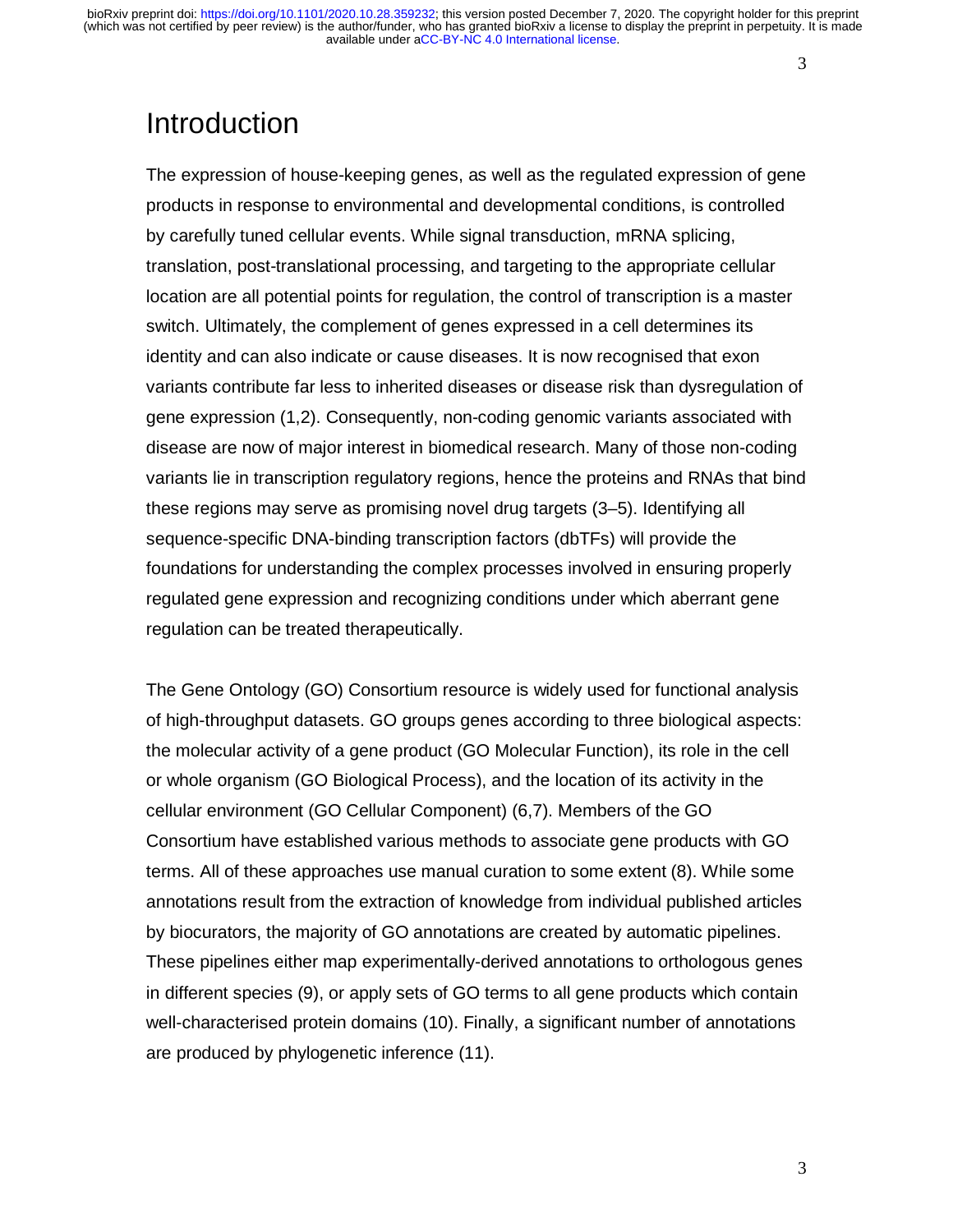GO defines several key activities required for transcription and its regulation. General transcription factors (GTFs) provide the constitutive machinery required for transcription to occur, whereas, sequence-specific DNA-binding transcription factors (dbTFs) and transcription coregulators (coTFs) function to limit or increase gene expression. These activities converge on the RNA polymerase transcription cycle, from factors that determine the accessibility of the chromatin regions associated with the gene, to assembly of its pre-initiation complexes and to the elongating enzyme complexes (12). In GO, all of the above molecular activity terms have more specific descendants: for example, the dbTF parent term 'DNA-binding transcription factor activity' (GO:0003700) has a more specific term for eukaryotic protein-coding genes: 'DNA-binding transcription factor activity, RNA polymerase II-specific' (GO:0000981) (Gaudet et al., 2020a, in preparation).

Experts agree that there are approximately 1,500 dbTFs in the human genome (13,14). However, at the beginning of this work it was clear that the GO annotation dataset had not captured the dbTF activity of many of these proteins, as only around 1,300 human proteins were associated with a dbTF GO term. In addition, there was a concern that some proteins were inappropriately associated with a dbTF term. As the quality and coverage of annotations directly impact the interpretation of highthroughput data analysis (15), it was necessary to address these inconsistencies. There are several reasons why consistent association of a dbTF activity GO term with sequence-specific DNA-binding transcription factors has proved to be particularly challenging. First, many papers describe the characterised protein as a transcription factor, without specifying whether the activity of the protein involves direct DNA contacts. Second, many experiments used to investigate dbTFs rely on existing knowledge, which is not always conveyed in the article that is being curated. Third, experiments demonstrating the dbTF function are not available for many presumed dbTFs, and evidence based on homological proteins can sometimes be misleading, as for example the HLH proteins ID1-ID4 have lost their DNA binding capability and function instead as inhibitors of related dbTFs. Fourth, presence of even a functional DNA-binding domain does not always imply that the protein is a dbTF, as the GO definitions require evidence for the protein to have DNA regulatory activity besides it being able to bind DNA in a sequence-specific manner. Besides dbTFs there are many other proteins that bind to DNA with high binding affinities and

4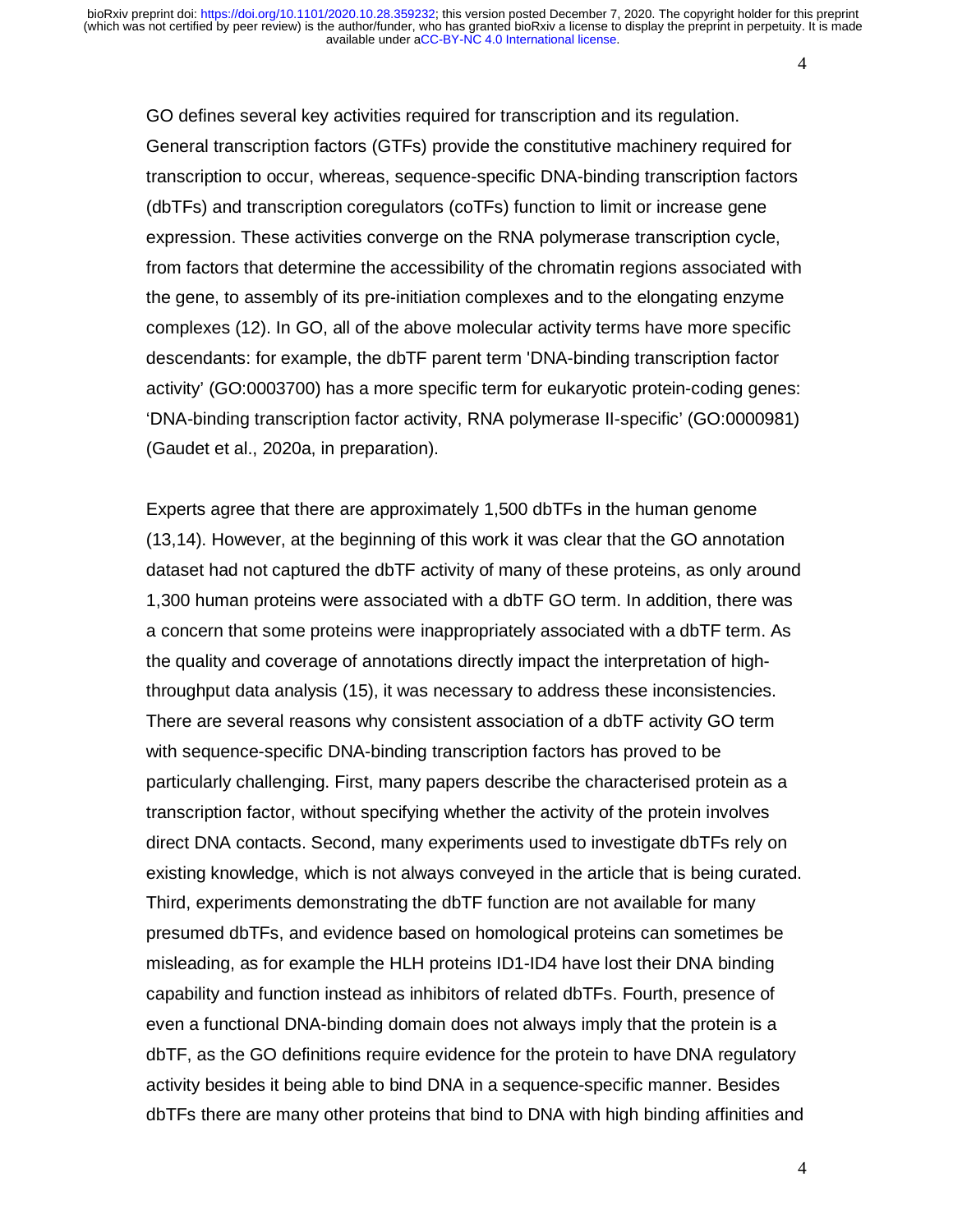have binding preferences for certain sequences over others, including the TATA binding protein, TBP, AT-hook proteins and even histones. Lastly, in some cases it is difficult to distinguish a dbTF from coTFs or GTFs, and occasionally, a protein is capable of more than one of these functions (16). In the course of this work, new guidelines have been developed to address those common pitfalls (Gaudet et al., 2020b, in preparation). In line with the view of many scientists working in this field (17), the term 'DNA-binding transcription factor activity' or a descendant term was applied only to those proteins that regulate transcription through the recognition of the genomic address of their target genes. This regulation is mediated by sequencespecific double-stranded DNA binding involving short cognate DNA motifs (18,19).

This article is focused on cataloguing sequence-specific DNA-binding transcription factors based on available evidence from experiments reported in literature, protein signatures, as well as by phylogenetic-based computational approaches. To create a compendium of human sequence-specific DNA-binding transcription factors, seven articles by experts in the field that list human dbTFs were selected (13,14,20–24). The 2,036 proteins cumulatively present in those lists were compared with existing GO associations, to yield an additional 61 candidate entries. Discrepancies were reviewed, which led to the generation of the present catalogue of 1,457 human dbTFs. Missing GO annotations were created, and incorrect annotations were removed. The human dbTF catalogue can be accessed via the GO browsers AmiGO2 (7) and QuickGO (25) or directly downloaded from https://www.ebi.ac.uk/QuickGO/targetset/dbTF and Supplementary Table S1A.

## **Methods**

### **Resources used to create a list of potential human dbTFs**

Potential human dbTFs were extracted from the supplementary files of five published articles (13,14,21–23) and two online resources, TFcheckpoint (20) and HumanTFDB (24), downloaded on 11 April 2020. The TFcheckpoint data was restricted to proteins for which literature potentially supporting their role as dbTF had been identified. Finally, the QuickGO browser (25) (https://www.ebi.ac.uk/QuickGO/) was used to download all human reviewed UniProt identifiers (IDs) annotated to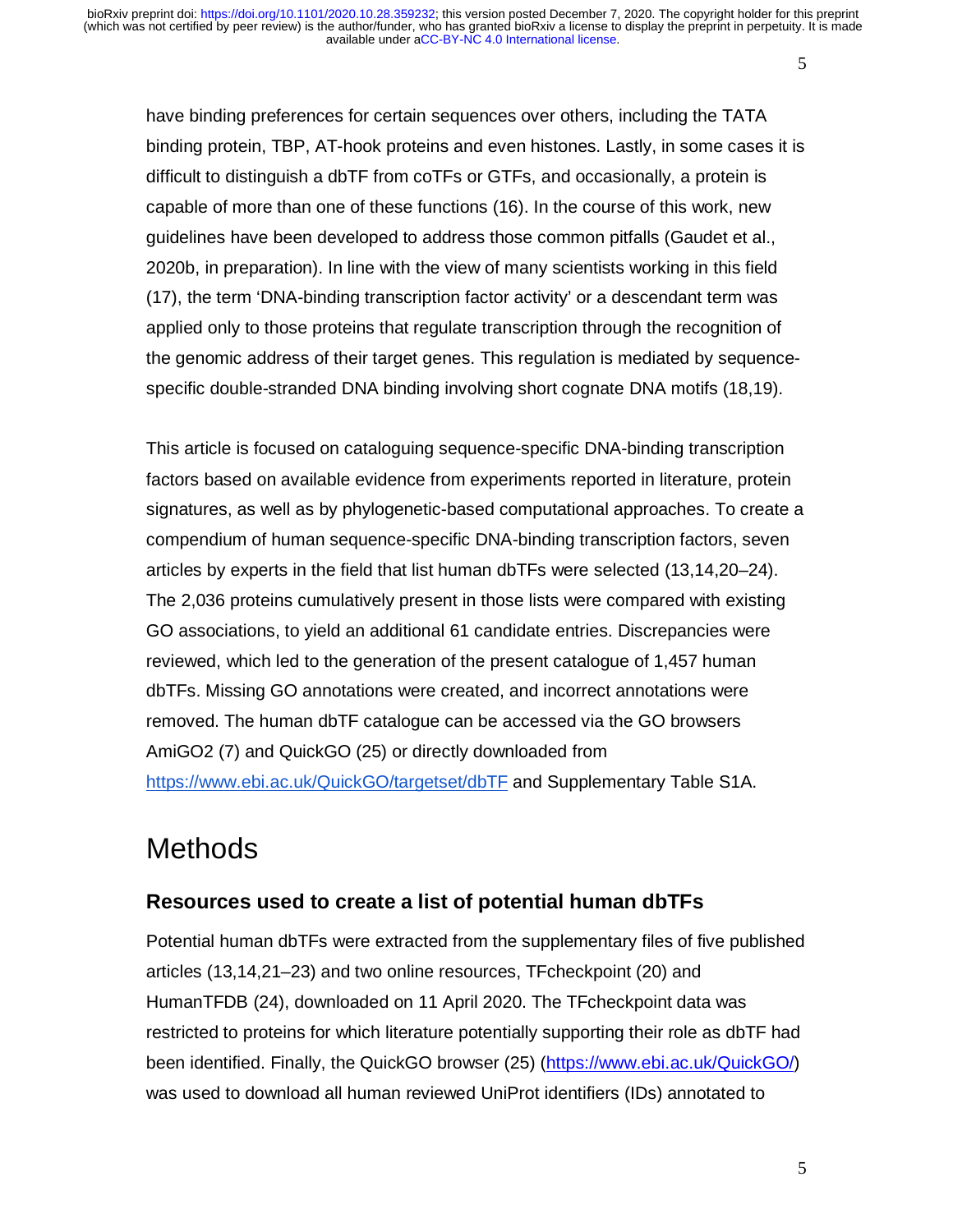either of the following three GO terms (or descendant terms): 'DNA-binding transcription factor activity' (GO:0003700), 'transcription coregulator activity' (GO:0003712), 'general transcription initiation factor activity (GO:0140223)', using the filters: Taxon - 9606, Gene Product - Protein, Reviewed, on 16 September 2019.

To create a dbTF comparison table (Supplementary Table S1), the resulting protein lists were aligned using the HUGO Gene Nomenclature Committee (HGNC) (26) approved gene symbol, gene name, and the UniProt ID (27). The majority of HGNC symbols and UniProt IDs were extracted using the UniProt Retrieve/ID mapping tool (28), although in some cases the HGNC multi-symbol checker (29) or Ensembl Biomart (30) were used.

### **Assessment of dbTF function**

The evidence supporting the assignment of the protein as a dbTF was reviewed. This often involved an extensive search of the published literature to identify robust experimental evidence of sequence-specific double-stranded DNA-binding, as well as evidence of regulation of transcription. GO annotation errors identified during the review were reported to the contributing group using GitHub (https://github.com/geneontology/go-annotation/projects/9) and corrected. In cases where the evidence for sequence-specific DNA binding was weak (Gaudet et al., 2020a, in preparation), additional support for dbTF activity was obtained from published High-Throughput Systematic Evolution of Ligands by Exponential Enrichment (HT-SELEX) data (31). This HT-SELEX data confirmed binding to specific DNA motifs for 540 human dbTFs. As this study uses recombinant proteins produced in *E. coli,* it provides strong evidence for direct DNA-binding, since very few complexes are expected to form between human dbTFs and endogenous *Escherichia coli* proteins (32–35).

To increase coverage of GO annotations, the PAINT (Phylogenetic Annotation and INference Tool), was employed to assign dbTF-associated annotations across species (11). Annotations were propagated only when there was convincing experimental support for at least one member of the PANTHER family or subfamily. Subfamilies were considered separately for large families or families with members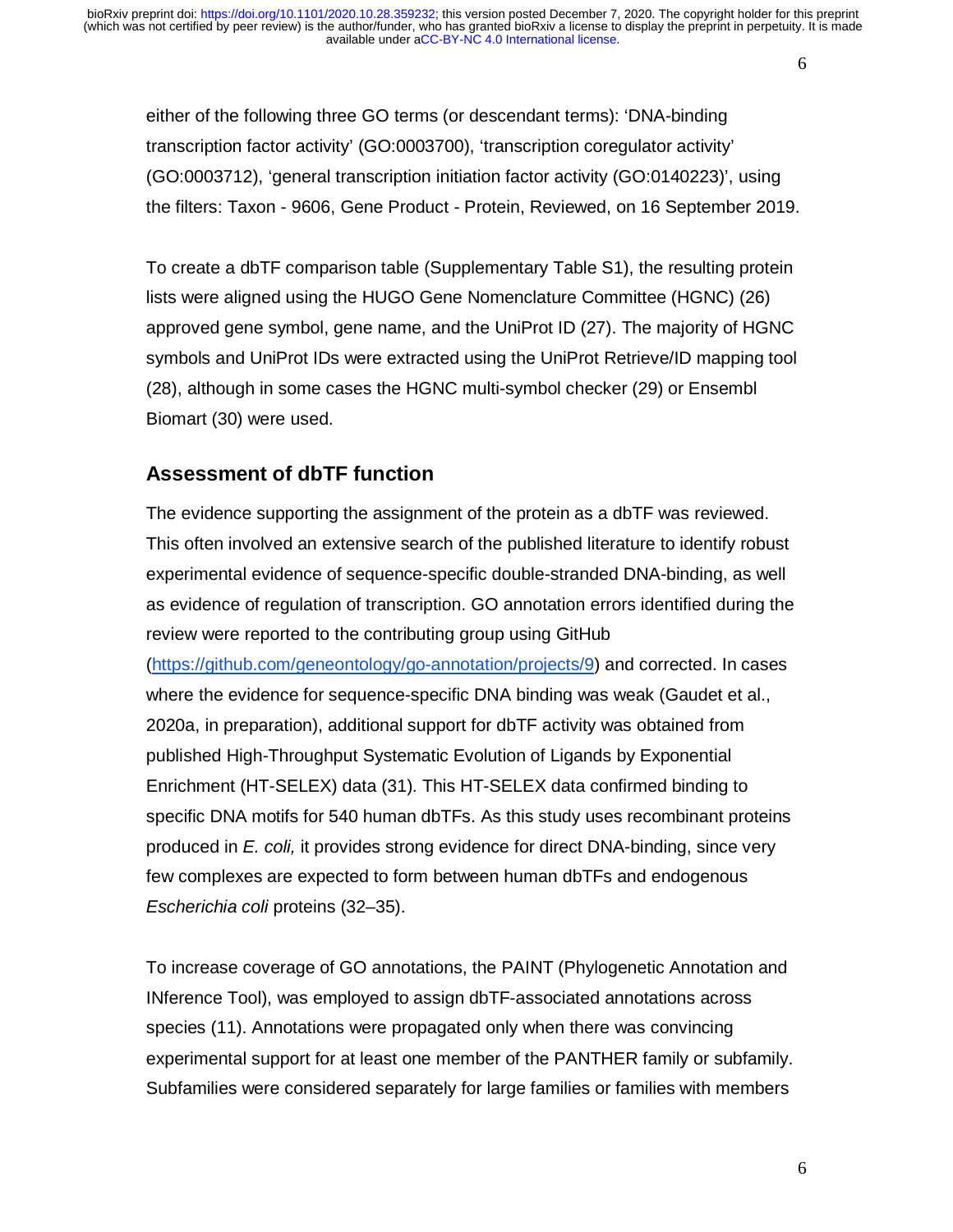with different functions, such as zinc finger-containing proteins. The annotations created using PAINT are associated with the IBA evidence code (the biological aspect of ancestor evidence used in manual assertion, IBA in Evidence and Conclusions Ontology (36)).

### **Results**

To create the catalogue of human dbTF based on the most current knowledge, a cumulative set of 2,097 putative human dbTFs was compiled from the resources described in the Methods (13,14,20–24) (Table 1, Supplementary Table S1). A variety of approaches were then taken to ensure that all human dbTFs were associated with an appropriate dbTF GO term.

| <b>Resource/Article</b>                    | <b>Number of genes</b><br>published or<br>downloaded | <b>Number of genes</b><br>included in<br><b>Supplementary Table S1</b> |
|--------------------------------------------|------------------------------------------------------|------------------------------------------------------------------------|
| Vaquerizas et al., 2009 (13)               | 1536                                                 | 1536                                                                   |
| Chawla et al., 2013, TFcheckpoint (20)     | 1012                                                 | 1012                                                                   |
| Saeed et al., 2014 (21)                    | 1581                                                 | 1572                                                                   |
| Schmeier et al., 2017 (22)                 | 1758                                                 | 1749                                                                   |
| Wingender et al., 2018, TFClass (23)       | 1433                                                 | 1488*                                                                  |
| Lambert et al., 2018 (14)                  | 1639                                                 | 1628                                                                   |
| Hu et al., 2019, HumanTFDF (24)            | 1665                                                 | 1637                                                                   |
| Yin et al., 2017 (31)                      | 540                                                  | 540                                                                    |
| GO annotations: dbTF activity (GO:0003700) | 1347                                                 | 1347                                                                   |

### **Table 1. Summary of resources included in the dbTF comparison table.**

The number of dbTFs downloaded from each article or database (HumanTFDF, http://bioinfo.life.hust.edu.cn/HumanTFDB/, and TFcheckpoint, http://www.tfcheckpoint.org, downloaded on 11 April 2020, GO annotations https://www.ebi.ac.uk/QuickGO/ downloaded on 16 September 2019) is provided, as well as the number of genes included in the Supplementary Table S1. Mapping discrepancies were due to changes in genome builds and UniProt records. \*Additional TFClass information was added to 55 genes in Sept 2020, following an update of this resource.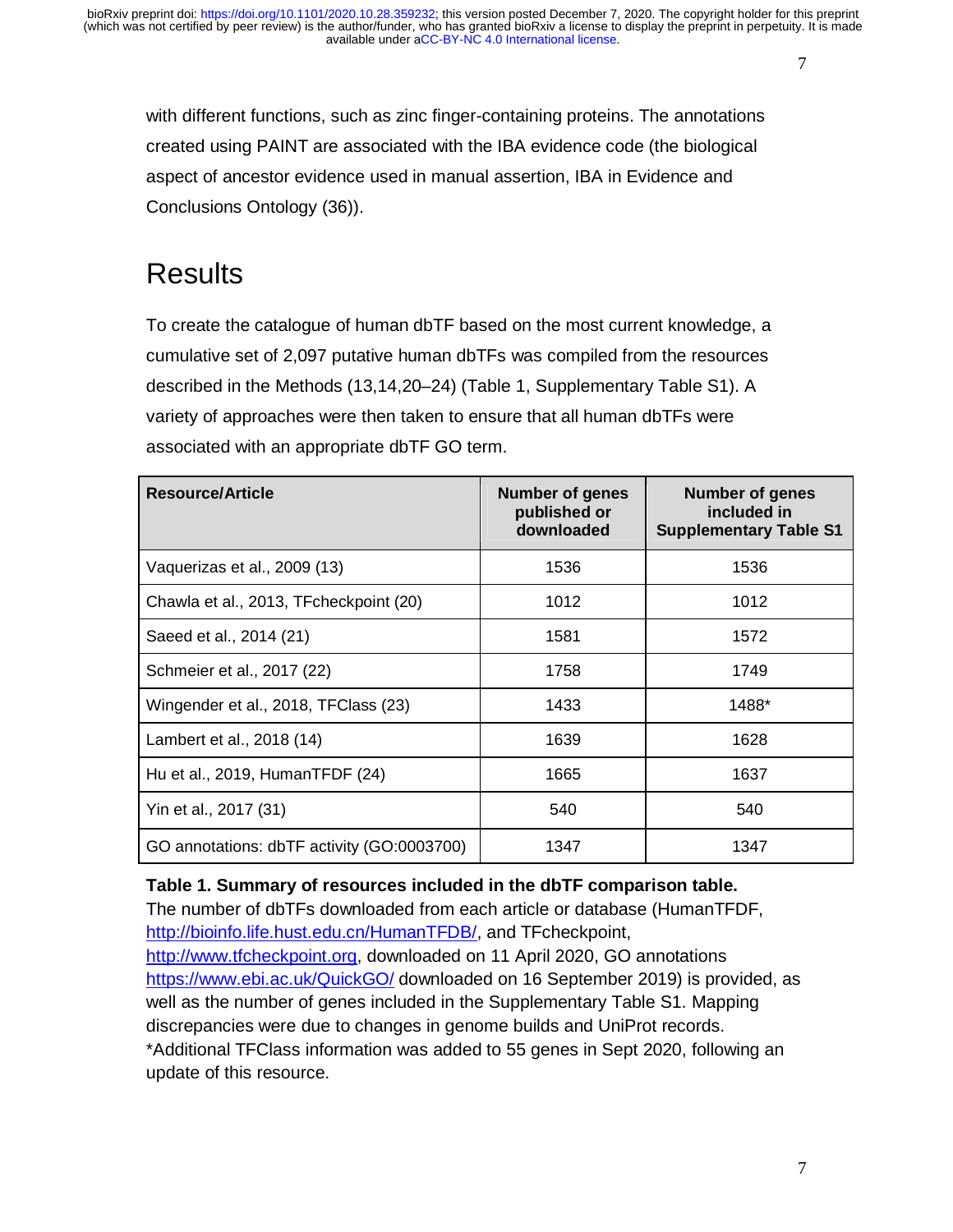### **Review of data supporting GO annotations**

A manual review of all candidate human dbTFs associated with a dbTF activity GO term was undertaken to confirm the existing assignment as dbTF for each of these proteins. New annotation guidelines were formulated during the review of these annotations, guided in part by concrete examples of confirmed dbTFs, coTFs, and GTFs. These guidelines provided a strategy to enable curators to distinguish experimental evidence supporting the assignment to these molecular activity classes (Gaudet et al., 2020b, in preparation). Moreover, as HT-SELEX data included in the comparison table confirmed the ability of 540 human dbTFs to bind a valid discriminating DNA sequence-specificity (31), this information was occasionally used to inform the decision about whether a protein was likely to be a dbTF.

Over 3,000 GO annotations were reviewed; 583 human proteins were added to the 'DNA-binding transcription factor activity' GO group, while 256 human proteins were removed. All annotations were considered, i.e. manual annotations as well as automatic annotations, such as those based on UniProt keywords, InterPro domains, and annotations mapped from orthologous genes (9,11). The new GO transcription annotation guidelines were applied during the review of existing molecular function GO annotations describing transcription regulators and the revisions were implemented in the next GO annotation release. To complete this process, some non-human ortholog manual annotations were also revised, as these supported annotations that were associated with human orthologs. Requests for annotations to be changed were submitted to the relevant resource and tracked using GitHub (see methods section). As the GO Consortium has automatic annotation pipelines, the updated GO annotations associated with human proteins and InterPro records have been propagated to model organism proteins, thus improving these resources.

#### **Review of internally inconsistent GO annotations**

Next to the RNA polymerases, GO defined three key molecular functions for proteins involved in transcription and its regulation: GTF, dbTF and coTF. Few proteins perform more than one of these functions and dbTFs rarely have catalytic activity, consequently, co-annotation to any combination of these terms was taken to indicate a possible misannotation.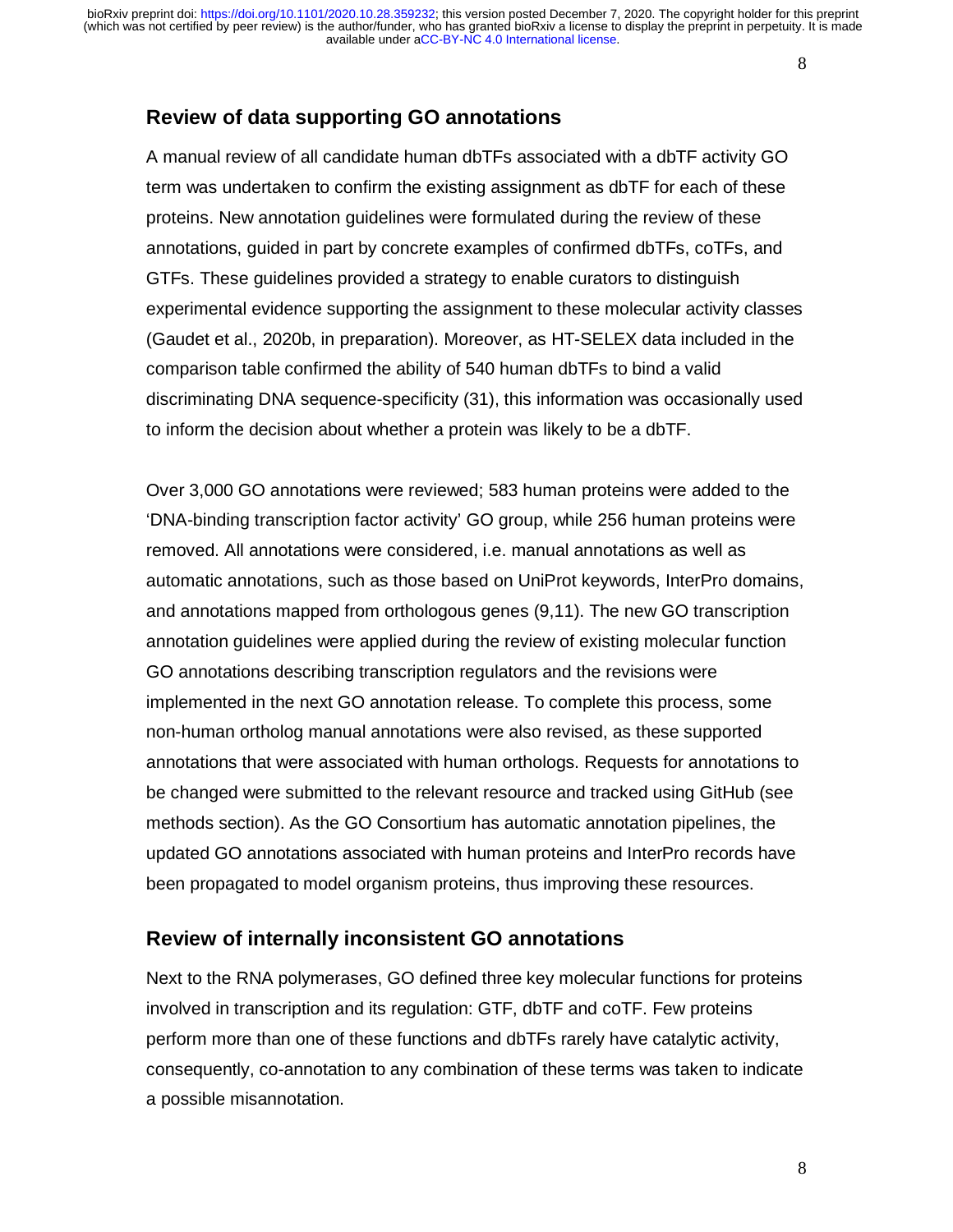#### *Review of proteins annotated to dbTF and catalytic activity*

The first review tested the hypothesis that while a substantial number of coTFs are enzymes, only a minority of dbTFs are also catalytically active enzymes. Following a download of all human protein annotations to either the GO:0003700, 'DNA-binding transcription factor activity' or GO:0003824 'catalytic activity' and their descendant GO terms from QuickGO (25), a pivot table was used to identify 70 human proteins associated with a dbTF GO term as well as a catalytic activity term, leading to the review of over 450 annotations. Support for both activities was available for only 17 proteins, including CLOCK (37,38), several PRDM family members, and a few E2 ubiquitin-like protein conjugating ligases (including E4F1, EGR2, NFX1, ZBED1). The annotations associated with the remaining proteins were edited, with dbTF activity terms removed from 53 proteins, of which 11 should not have been annotated to either activity (Supplementary Table S1).

#### *Review of proteins annotated to dbTF and coTF or GTF*

Although dbTFs can also have coTF or GTF functions, this is not commonplace, therefore the second annotation review focused on human proteins associated with both a dbTF and a coTF or a GTF molecular function GO term. To identify these, a pivot table of human proteins annotated to one of the dbTF, coTF or GTF activity GO terms was generated. This identified 199 human proteins associated with the GO term 'DNA-binding transcription factor activity' that were also associated with either GO:0003712 'transcription coregulator activity' or GO:0140223 'general transcription initiation factor activity', or one of their descendants. As it was unlikely that the human proteome would include 200 dbTFs with two or more of these activities, a systematic review of the data supporting almost 1,400 GO annotations associated with these proteins was undertaken. In each case, the new GO annotation guidelines were applied (Gaudet et al., 2020b, in preparation). This led to the confirmed association of a dbTF activity term with 144 proteins and the removal of coTF or GTF terms from these proteins. Conversely, the dbTF term was removed from 55 proteins, the majority of which retained a coTF or GTF annotation or were annotated as dbTF inhibitors.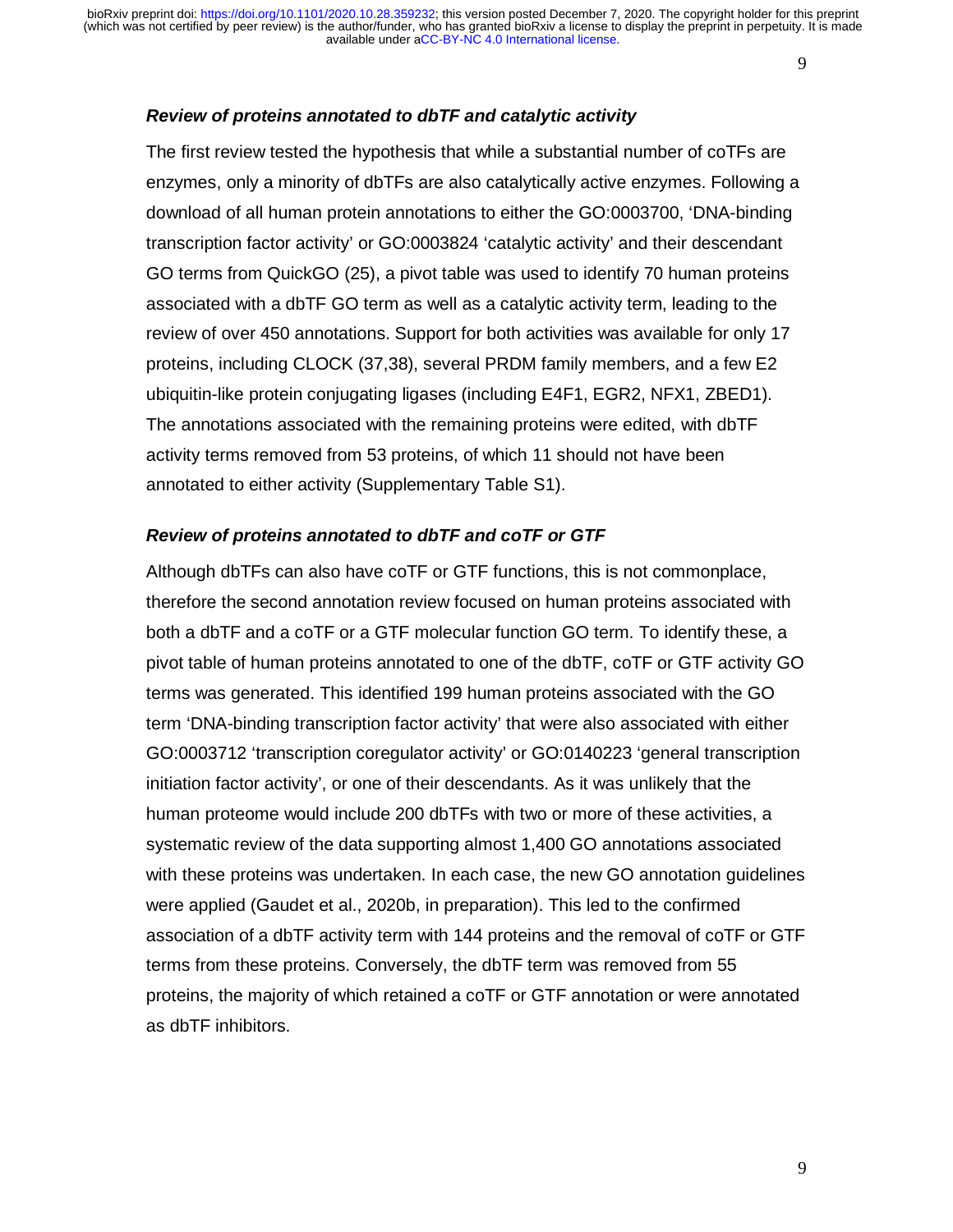available under [aCC-BY-NC 4.0 International license.](http://creativecommons.org/licenses/by-nc/4.0/) (which was not certified by peer review) is the author/funder, who has granted bioRxiv a license to display the preprint in perpetuity. It is made bioRxiv preprint doi: [https://doi.org/10.1101/2020.10.28.359232;](https://doi.org/10.1101/2020.10.28.359232) this version posted December 7, 2020. The copyright holder for this preprint

10

### **Comparison of the seven sources of dbTF assignments**

The comparison of seven lists of dbTFs demonstrates a considerable lack of consensus across these resources (Supplementary Table S1). Out of the 2,036 putative dbTFs, 818 human proteins were identified by all seven lists (40%), and 519 proteins were on six lists (25%), making up two-thirds of the initial set (Figure 1). A review of the experimental support for individual proteins or protein family members has confirmed that all but 44 of these 1,337 proteins are dbTFs. Many of the 44 excluded proteins have been assigned as coTFs, general chromatin structural proteins, or dominant negative inhibitors of DNA binding via heterodimer formation (Supplementary Table S1B). In contrast, a review of the literature describing 699 proteins described as dbTFs by one to five lists led to only 160 of these proteins being included in the dbTF catalogue (Supplementary Table S1A). This comparison



highlights that proteins present in multiple lists are more likely to be dbTFs.

**Figure 1. Representation of the number of proteins present in the compared lists.** The 2097 proteins in the dbTF list comparison table (Supplementary Table S1) plotted as a function of the number of lists in which they are present (13,14,20–24).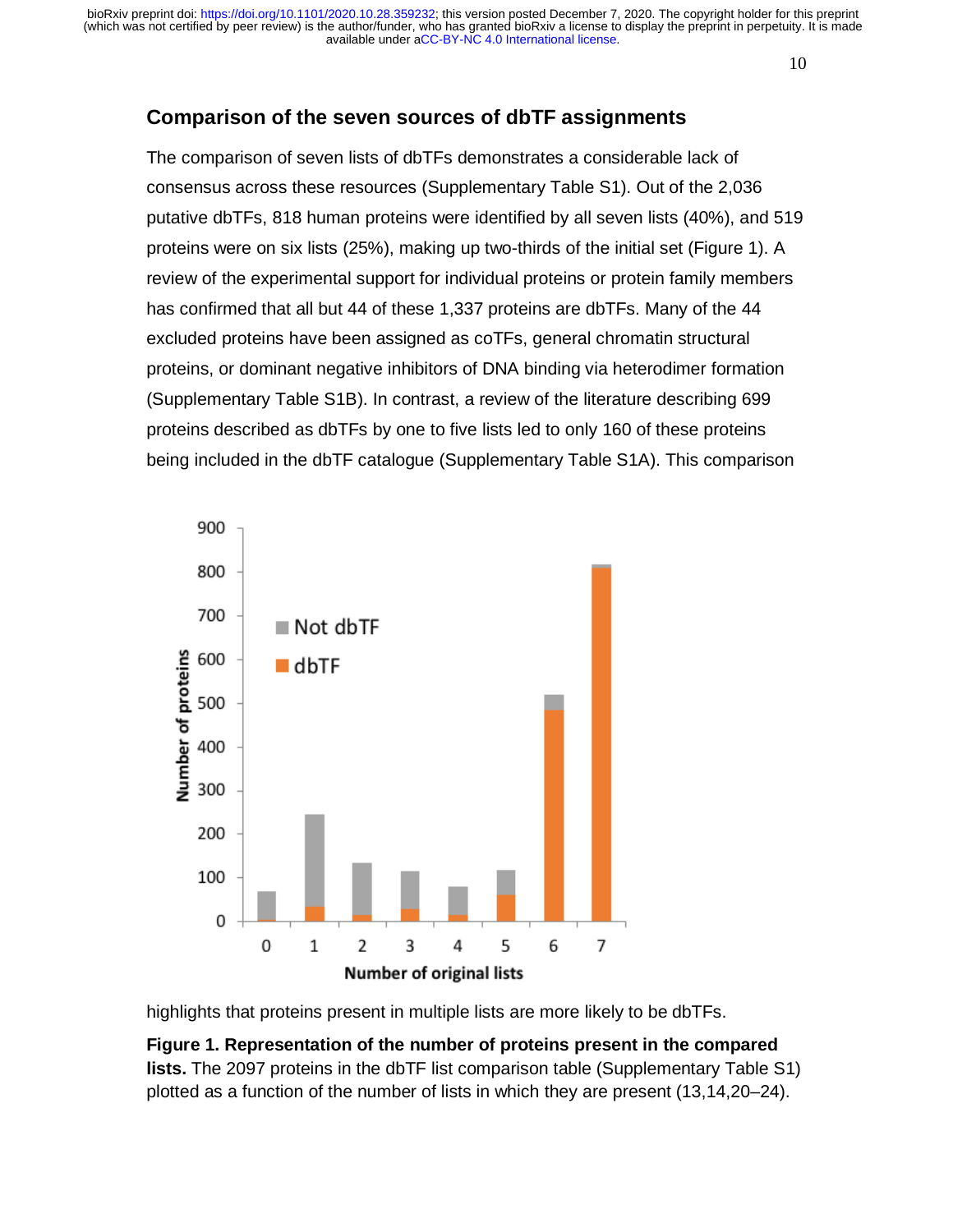The orange colour indicates the number of proteins that are included in the human dbTF catalogue (October 2020).

#### *Review of proteins annotated to dbTF and included in five or fewer dbTF lists*

The next approach was to manually review 169 proteins that were still associated with a dbTF GO term but were present in five or fewer of the dbTF lists. At this point, the literature supporting the association of a dbTF term with 41 proteins that were not present on any of the compared lists was also reviewed. Of these 210 proteins, 60 were confirmed to be dbTFs, the dbTF annotations associated with the remaining 150 proteins were removed. Three dbTFs were added to the human dbTF catalogue that had not been identified in any of the seven dbTF lists: the forkhead factors FOXL3 and FOXO3B, and the intracellular cleavage product of Junctophilin-2 (JPH2) (39).

This left 455 proteins that were not associated with any dbTF activity GO terms, but which were present on one to five of the dbTF lists. A review of curated knowledge provided by UniProt and InterPro (10,27) was conducted to determine if there was evidence to support the annotation of these 455 proteins as dbTFs. When this approach did not provide sufficient information, a literature review was undertaken. Ultimately, of those 455 proteins, 95 were included on the dbTF catalogue, although only 5 of these had experimental support. The remaining 90 were assigned as dbTFs based on InterPro protein signatures and/or by phylogenetic-based inference (11).

### **Review of dbTF PANTHER protein families**

The final step undertaken was to manually review PANTHER protein families and assign dbTF-relevant GO terms to proteins where there was evidence of conservation of the dbTF activity in that family. This was achieved using the GO Consortium PAINT tool (11). While this approach to curate PANTHER families has been established for over ten years, it had not been systematically applied to all dbTF families. For this project, we have curated 30 new dbTF Panther families and removed the dbTF annotations from 16 families. We have added dbTF annotations to 807 human proteins, for a total of 1,369 human proteins now having dbTF PAINT annotations, corresponding to 95% of the 1,440 dbTFs in the catalogue.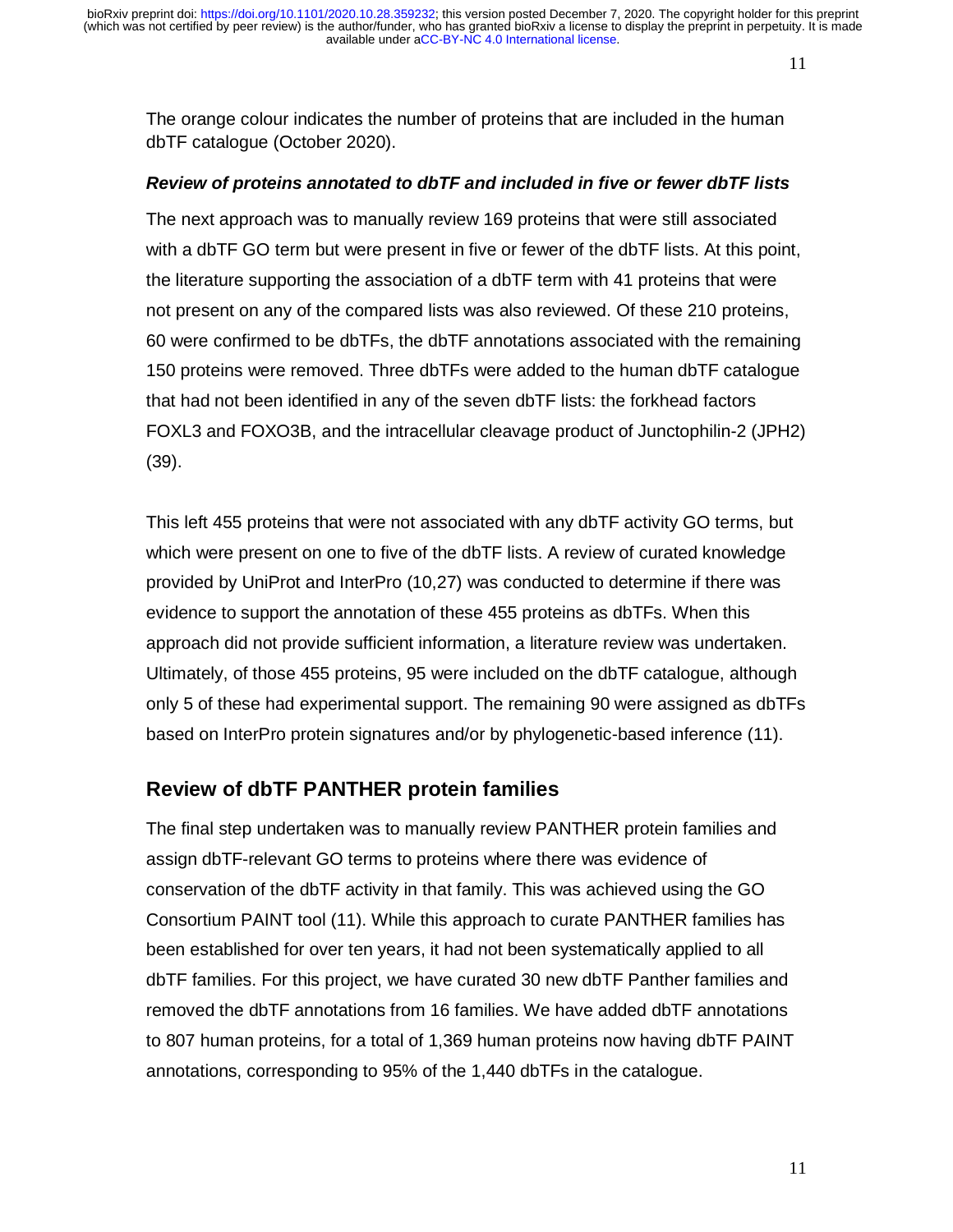As some candidate dbTF PANTHER families had no dbTF activity GO annotations, an additional literature review was conducted and new, experimentally supported, GO annotations were created. Notably, PAINT annotations were also extended to non-human proteins resulting in the association of a dbTF activity GO term with 58,934 proteins, for 142 taxa. This review identified one dbTF, NFILZ, which was not present on any of the dbTF lists and had not been previously associated with a dbTF activity GO term.

### **Examples of challenging protein families**

This project has limited the assignment of a dbTF GO term to only sequence-specific double-stranded DNA-binding proteins that regulate transcription through the identification of the 'genomic address' of their target genes by binding to cognate short DNA motifs in the regulatory regions of these genes. In general, this strategy was relatively straightforward to apply. However, the presence of a DNA-binding domain does not always imply the protein is a dbTF, since DNA-metabolising enzymes also bind DNA, albeit not in a sequence-specific fashion. Therefore, direct *in vitro* data on DNA-binding specificities, such as HT-SELEX(31,40) provided a valuable additional source of experimental evidence to support some of the more challenging dbTF decisions. A specific DNA motif has been assigned to 1,007 of the human dbTFs (32). Notably, there are very few exceptions to the notion that sequence-specific DNA-binding implies that a protein is a dbTF. One interesting exception is the histone methyltransferase PRDM9, with 13 zinc fingers, that does bind DNA in a sequence-specific fashion but serves to mark meiotic recombination hotspots. Therefore, PRDM9 was not annotated as a dbTF (41) (Supplementary Table S1B). TERF1 provides another example of a protein inappropriately included in dbTF lists. This protein includes a homeobox-like domain and inhibits telomere elongation by sequence-specific binding of telomere ends (42).

The majority of challenging decisions involved excluding from the dbTF catalogue those proteins which contribute to the regulation of transcription through binding to single-stranded DNA (43), or structurally alter DNA conformation (44) (Supplementary Table S1B). In addition, proteins that bind short or unstructured, often AT-rich, sequences, such as ARID5A (45) and KDM5A (46), were not assigned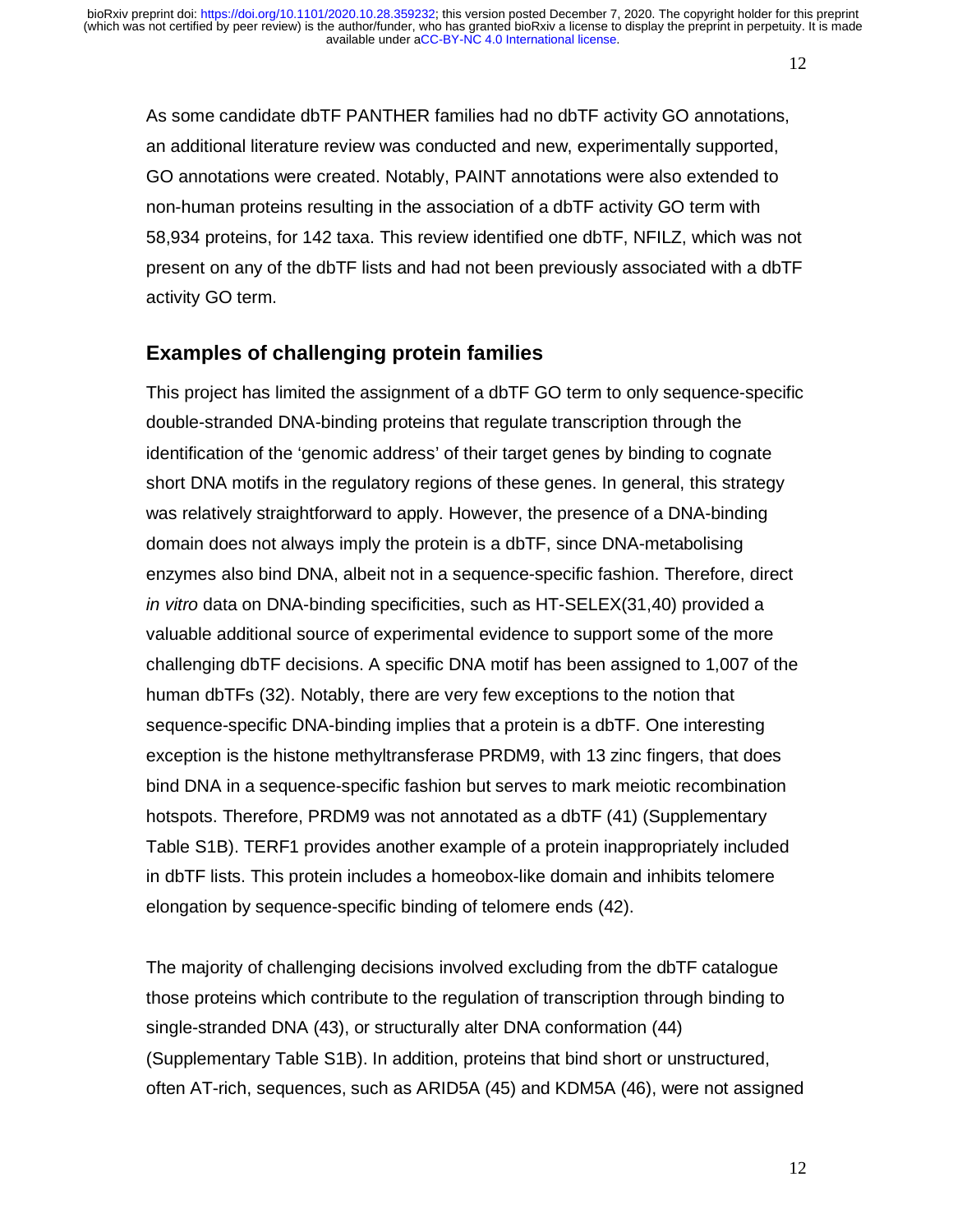a dbTF GO term. Many of these proteins function to increase the affinity of a true dbTF to the regulatory region of the genome rather than to provide the 'genomic address' and most are integral subunits of established transcription co-regulator complexes that remodel chromatin.

Another identified problem was contradictions in the literature. For example, Liefke et al., 2010 (46), stated that they could not reproduce the double-stranded DNA sequence-specific binding reported by Tu et al., 2008 (47) for the lysine demethylase KDM5A. Based on the report by Liefke et al., 2010, we chose to not annotate KDM5A as a dbTF. This type of inconsistency was addressed by considering whether or not the protein had sufficient experimental data to support the dbTF annotation.

All of the compared dbTF lists included zinc finger-containing proteins, which had led to the previous over-assignment of dbTF activity to this class of proteins (Supplementary Table S1B). As noted by Lambert et al., 2018 (14), these are the most challenging proteins to assign as dbTFs. While zinc fingers often recognize specific sequences of double-stranded DNA, some zinc fingers mediate protein interactions (48), in particular, interactions with small proteins such as ubiquitin and SUMO (49,50). For zinc finger-containing proteins that have not been experimentally investigated, this work considered the conservation of dbTF activity within the PANTHER subfamily. This approach led to the inclusion of 535 of 544 human krüppel C2H2 zinc finger proteins in the dbTFs catalogue, of which 348 harbour a KRAB domain (51). Of the nine human krüppel entries that were not included (ZFP64, ZFP91, ZNF335, ZNF451, ZNF488, ZNF507, ZNF513, ZNF653, ZNF827), eight belong to three PANTHER families with conflicting data and thus insufficient evidence to annotate or propagate dbTF activity. Furthermore, 72 C2H2 zinc finger proteins were excluded from the final dbTF list as there was evidence that these proteins act within coTF complexes or have small GTPase activating activity and no documented DNA binding activity.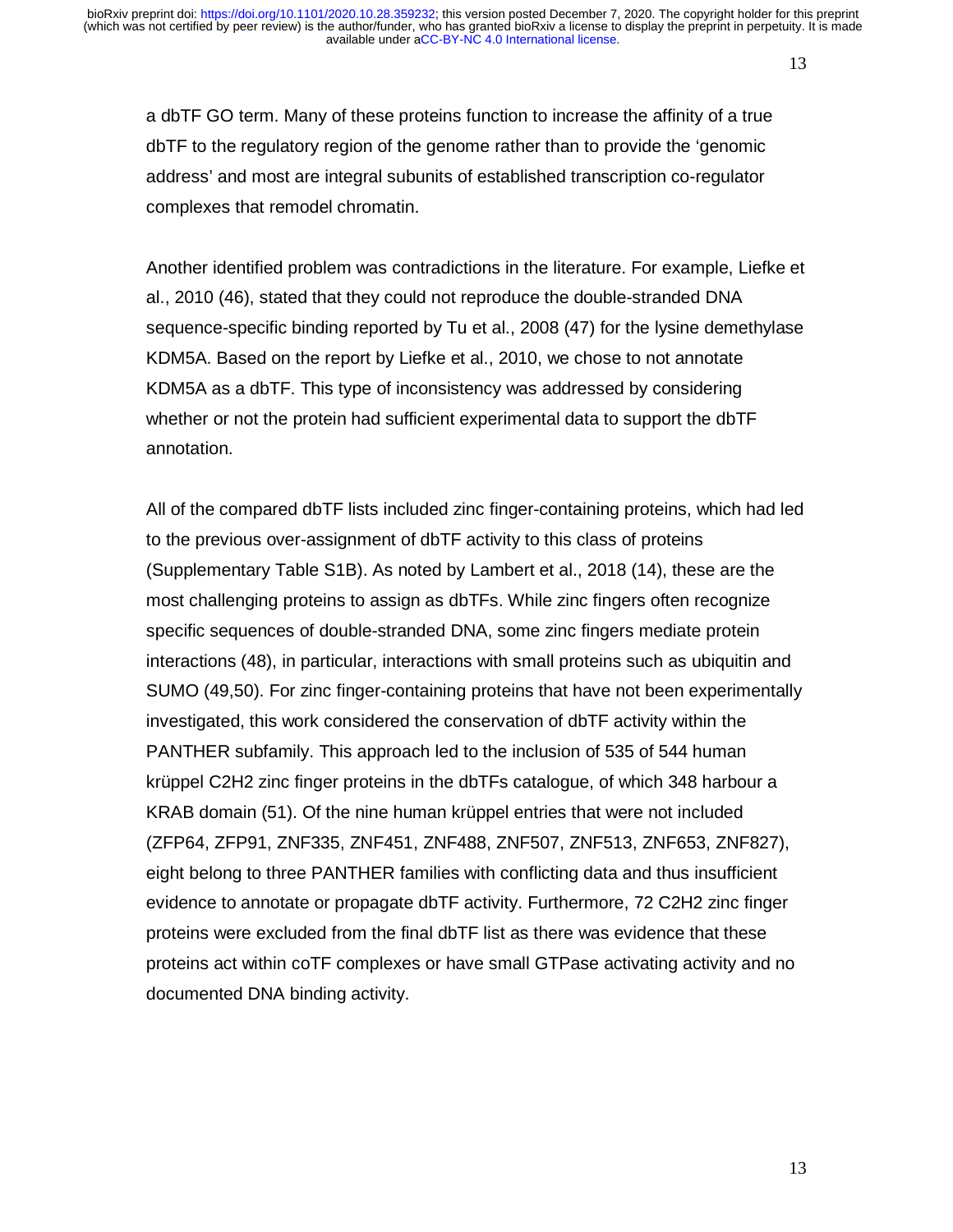## **Discussion**

Following a review of more than 3,000 GO annotations to some 2,000 proteins from several hundred articles, 1,457 proteins have been confirmed as dbTFs (Supplementary Table S1A), of which 1,414 are currently associated with a dbTF GO term. The list of potential dbTFs was then annotated using the PAINT curation tool, which provided annotations to homologous proteins based on their membership of orthology families or subfamilies. This review led to the removal of the dbTF activity term from 256 proteins and a new assignment of dbTF activity to an additional 583 proteins.

The creation of a list of human dbTFs has been undertaken several times over the last decade involving many different groups of researchers (13,14,20–24,52). The difficulty of this task is highlighted by the limited number (65%) of sequence-specific DNA-binding transcription factors that are in the intersection of at least six of the seven lists we compared. Notably, ten proteins present in all seven lists are not considered by this study to be dbTFs. In addition, there were almost 600 proteins, present on at least one of these lists, for which there was no evidence of their role as a dbTF (Supplementary Table S1B). These discrepancies stem from a number of factors, including the weight the authors give to the available supporting evidence, the definition of transcription factors that was applied, and the criteria used to organise proteins in orthology subfamilies. Furthermore, some of the errors in the dbTF lists were likely to be due to the propagation of misannotations in the previous GO annotation files. The work presented here has addressed this problem by removing incorrect dbTF activity assignments.

Here we report a catalogue of human dbTFs that has been evaluated against rigorous annotation criteria that allows integration in GO. Despite the care we took, it is likely that this list harbours some false positives that will need to be removed in the future. Similarly, there are likely to be false negatives, namely true dbTFs which have yet to be identified and/or validated. However, as only four dbTFs were identified that had not been included on any of the compared dbTF lists, the number of false negatives is likely to be small. The present systematic review has substantially improved the public GO annotation files by applying a uniform approach to reviewing

14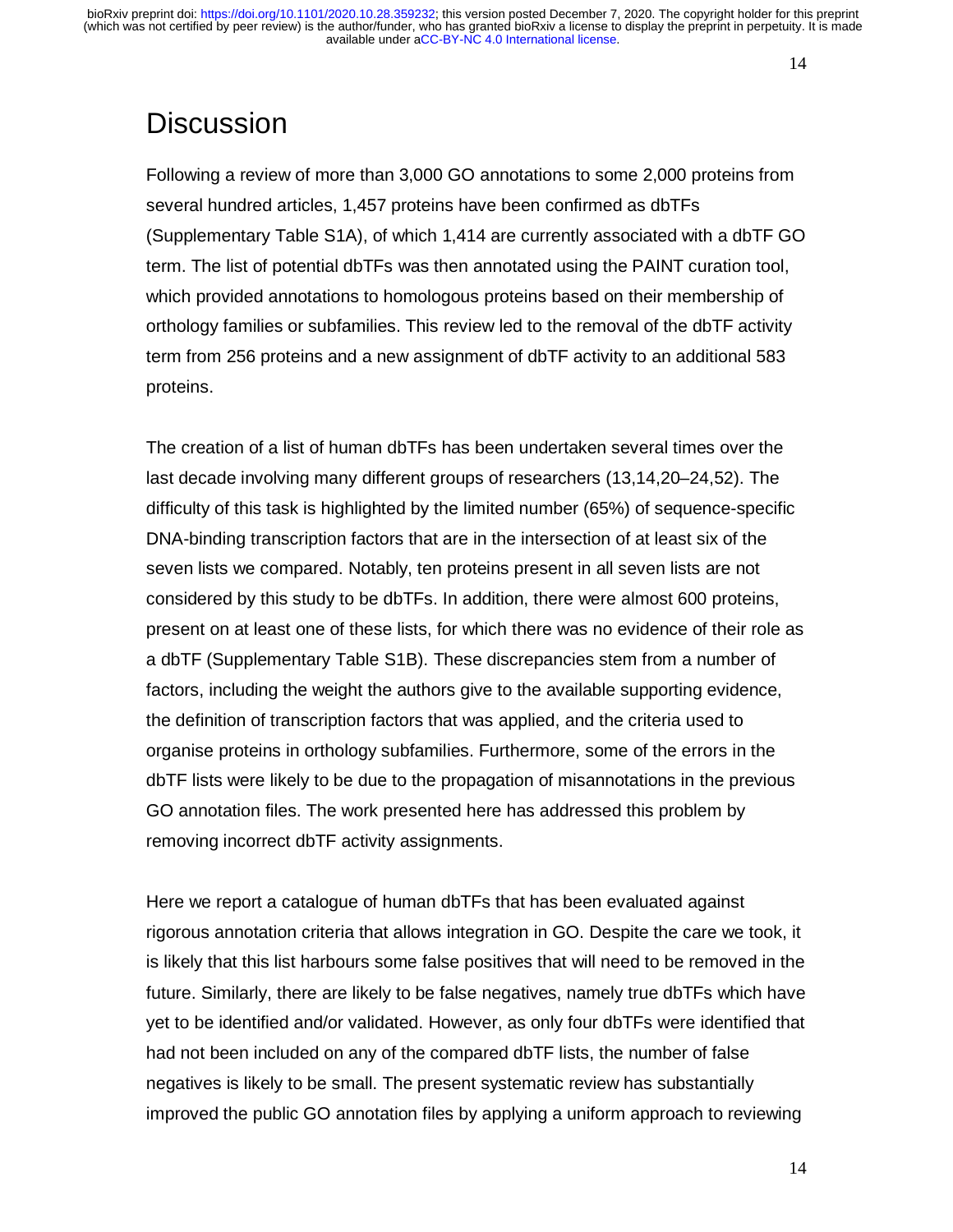the existing knowledge of dbTFs and the supporting experimental data. This was achieved by consistently applying new annotation guidelines to a comprehensive list of candidate dbTFs (representing around 10% of the human protein coding genes) and concomitantly refactoring the transcription-relevant domains of GO. The GO curation effort had previously been impaired by the excessive number of GO terms describing the functions that contribute to transcription. In the course of this work, the molecular function ontology describing transcription regulators has been substantially revised, with around 90% of these GO terms either obsoleted or merged (Gaudet et al., 2020a, in preparation). In addition, the term definitions have been improved and new GO annotation guidelines have been created to promote appropriate annotation of dbTFs, coTFs, and GTFs (Gaudet et al., 2020b, in preparation). This may be the first time that an integrated approach for transcription factor activities, alongside adaptation of the Gene Ontology itself, was undertaken for the gene regulation knowledge commons.

As the prime regulators of a plethora of biological processes, dbTFs are of fundamental importance. The availability of a comprehensive list of dbTFs is an essential step in reconstructing the core layers of gene regulatory networks starting from the analysis of genuine dbTF binding sites in gene regulatory regions. In addition, interpretation of the results of high-throughput methodologies strongly depends on high-quality gene annotations. In particular, a clear distinction between dbTFs and coTFs will facilitate precise identification of causal regulatory variants, e.g. when using high-throughput data from chromatin immunoprecipitation or open chromatin assays. Consequently, we expect that the reviewed dbTF list presented here will benefit the systems biology and biomedical research communities as well as facilitate fundamental proteomic, transcriptomic, and genomic research.

The catalogue of human dbTFs presented here, along with the GO term revisions, transcription annotation guidelines, and review of annotations, will aid future curation efforts of dbTFs across all species and ensure that the Gene Ontology accurately describes our current understanding of transcription and the regulation of this process. The dbTF catalogue includes 1,414 dbTFs that are associated with a dbTF activity GO term based on published experimental evidence or membership in a well characterised dbTF family. However, the proposed list of dbTFs demonstrates that

15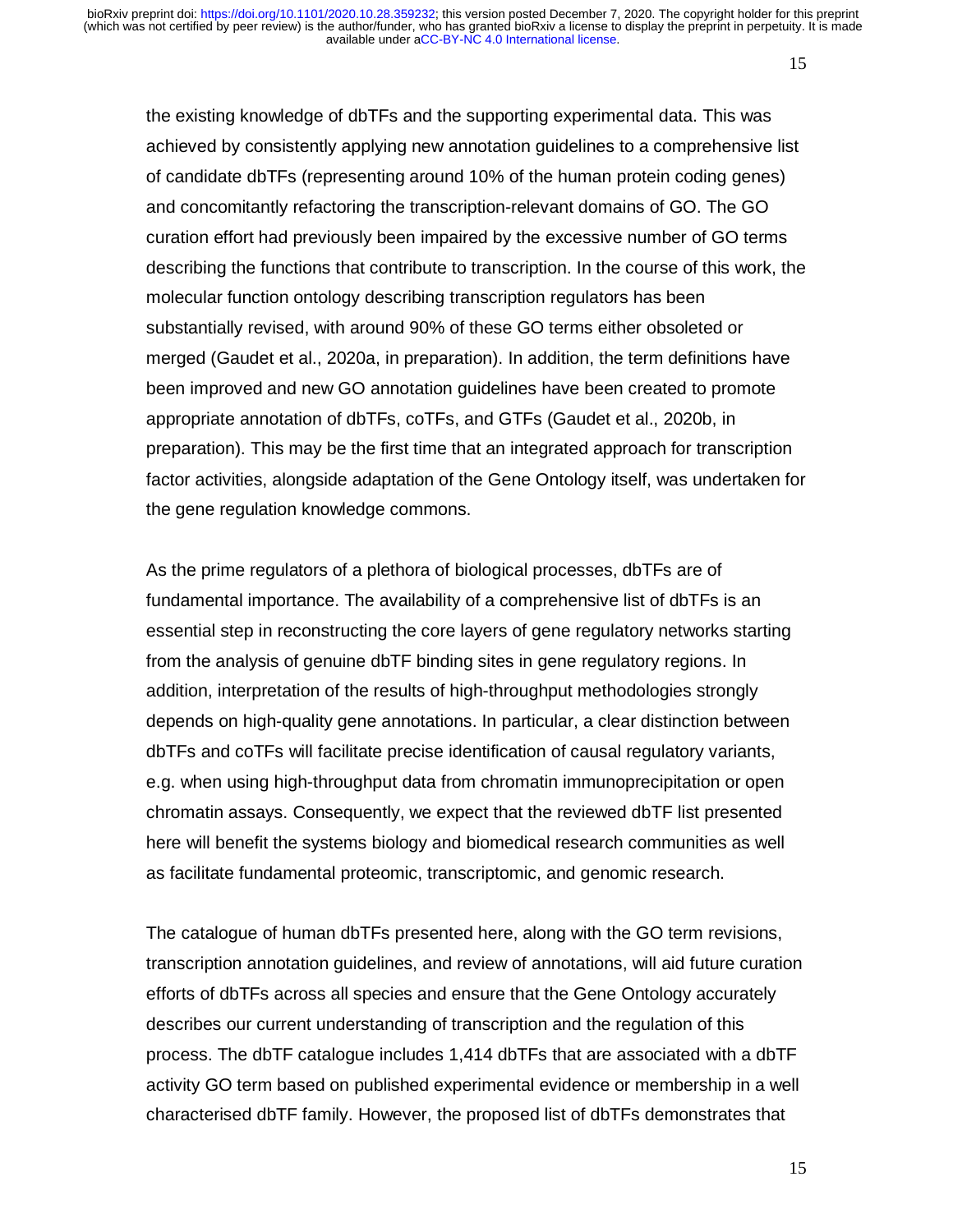further research in this area is still required. Only 515 human dbTFs are assigned a dbTF activity GO term based on experimental evidence. There are still around 900 human dbTF with no direct experimental verification of their role as dbTFs. We, therefore, call on the transcription research community to interrogate GO and to target the under-investigated candidate dbTFs to provide biochemical verification of the role of these proteins as dbTFs. In addition, articles describing negative data, which excludes the dbTF activity of a protein, are invaluable for clarification of dbTF assignment, but often difficult to find. The GO Consortium would welcome information from interested researchers about existing, but not currently curated, high-quality data that provide experimental support for these under-annotated proteins, so as to improve this resource.

## Availability of the dbTF catalogue

The human dbTF catalogue is available as Supplementary Table S1A and can be downloaded from the new webpage

(https://www.ebi.ac.uk/QuickGO/targetset/dbTF). In addition, all GO dbTF activity annotations are freely available to download or to browse using the GO browsers AmiGO2 (7) (http://amigo.geneontology.org/amigo/) filtering on GO term 'GO:0003700', Ontology (aspect) 'F', organism 'Homo sapiens' or QuickGO (25) (https://www.ebi.ac.uk/QuickGO/) filtering on GO terms 'GO:0003700', taxon 'human', gene products 'proteins Reviewed (Swiss-Prot)'.

## Acknowledgements

We apologise to those researchers whose relevant work we did not cite. Thanks to Dustin Ebert for his help with PAINT and PANTHER and thanks to many biocurators who promptly revised GO annotations when revisions were requested, including Hsin Yu Chang, Sara Chuguransky, Harold Drabkin, Li Ni, Karen Christie, David Hill, Penelope Garmiri, Michele Magrane, Sylvain Poux, Cristina Cassals, Lionel Breuza, Ghislaine Argoud-Puy, Thomas Hayman, Helen Attril.

This article is based upon work from COST Action CA15205, supported by COST (European Cooperation in Science and Technology). RCL was supported by the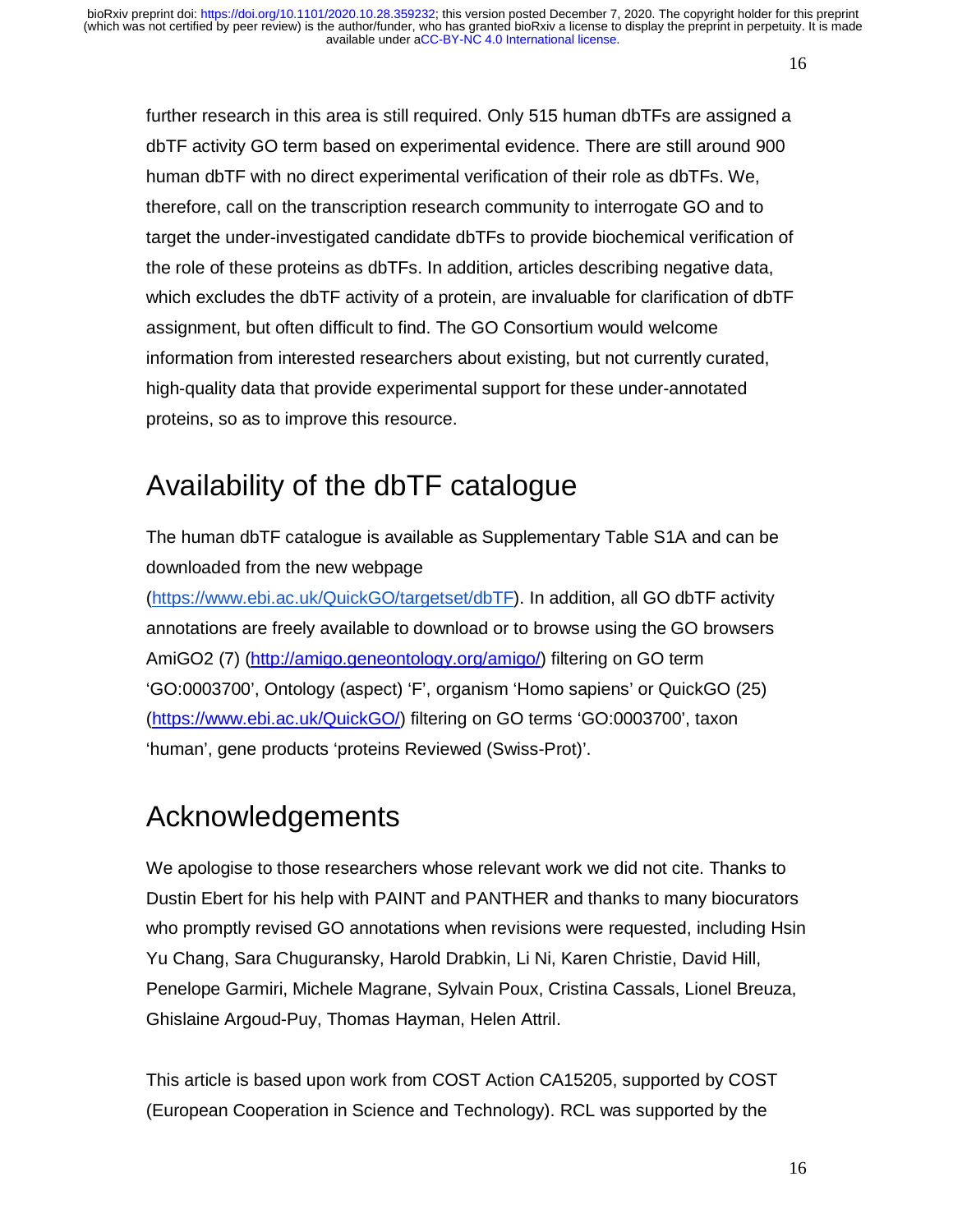British Heart Foundation (RG/13/5/30112), Alzheimer's Research UK (ARUK-NAS2017A-1), and the National Institute for Health Research University College London Hospitals Biomedical Research Centre. IVK was supported by Russian Science Foundation grant 20-74-10075. OF was supported by the BC Children's Hospital Foundation and Research Institute. MLA was supported by the Research Council of Norway, project number 247727/O70. The GO Consortium and PG are funded by the National Human Genome Research Institute (US National Institutes of Health), grant number HG002273.

## References

- 1. Maurano MT, Humbert R, Rynes E, Thurman RE, Haugen E, Wang H, et al. Systematic localization of common disease-associated variation in regulatory DNA. Science. 2012 Sep 7;337(6099):1190–5.
- 2. Vierstra J, Lazar J, Sandstrom R, Halow J, Lee K, Bates D, et al. Global reference mapping of human transcription factor footprints. Nature. 2020 Jul 29;583(7818):729–36.
- 3. Xiao M, Li J, Li W, Wang Y, Wu F, Xi Y, et al. MicroRNAs activate gene transcription epigenetically as an enhancer trigger. RNA Biol. 2017 03;14(10):1326–34.
- 4. Wahlestedt C. Targeting long non-coding RNA to therapeutically upregulate gene expression. Nat Rev Drug Discov. 2013 Jun;12(6):433–46.
- 5. Karamouzis MV, Papavassiliou AG. Transcription factor networks as targets for therapeutic intervention of cancer: the breast cancer paradigm. Mol Med. 2011;17(11–12):1133–6.
- 6. Ashburner M, Ball CA, Blake JA, Botstein D, Butler H, Cherry JM, et al. Gene ontology: tool for the unification of biology. The Gene Ontology Consortium. Nat Genet. 2000;25(1):25–29.
- 7. The Gene Ontology Consortium. The Gene Ontology Resource: 20 years and still GOing strong. Nucleic acids research. 2019 Jan;47(D1):D330–D338.
- 8. Gaudet P, Škunca N, Hu JC, Dessimoz C. Primer on the Gene Ontology. Methods Mol Biol. 2017;1446:25–37.
- 9. Huntley RP, Sawford T, Mutowo-Meullenet P, Shypitsyna A, Bonilla C, Martin MJ, et al. The GOA database: Gene Ontology annotation updates for 2015. Nucleic Acids Res. 2015;43(Database issue):D1057–63.
- 10. Mitchell AL, Attwood TK, Babbitt PC, Blum M, Bork P, Bridge A, et al. InterPro in 2019: improving coverage, classification and access to protein sequence annotations. Nucleic Acids Res. 2019 08;47(D1):D351–60.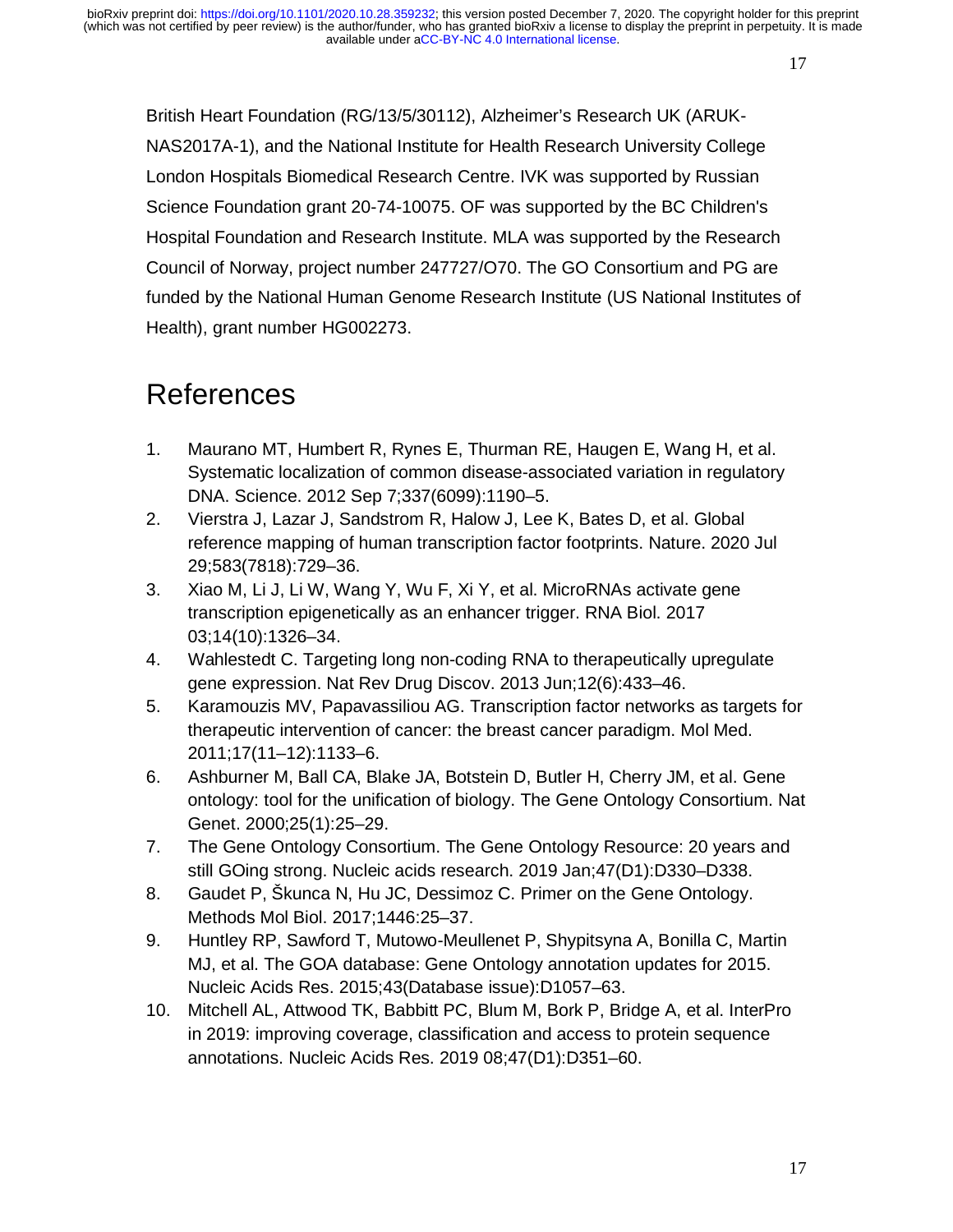- 11. Gaudet P, Livstone MS, Lewis SE, Thomas PD. Phylogenetic-based propagation of functional annotations within the Gene Ontology consortium. Brief Bioinform. 2011;12(5):449–462.
- 12. Lis JT. A 50 year history of technologies that drove discovery in eukaryotic transcription regulation. Nat Struct Mol Biol. 2019;26(9):777–82.
- 13. Vaquerizas JM, Kummerfeld SK, Teichmann SA, Luscombe NM. A census of human transcription factors: function, expression and evolution. Nat Rev Genet. 2009;10(4):252–63.
- 14. Lambert SA, Jolma A, Campitelli LF, Das PK, Yin Y, Albu M, et al. The Human Transcription Factors. Cell. 2018 Feb 8;172(4):650–65.
- 15. Tomczak A, Mortensen JM, Winnenburg R, Liu C, Alessi DT, Swamy V, et al. Interpretation of biological experiments changes with evolution of the Gene Ontology and its annotations. Sci Rep. 2018 23;8(1):5115.
- 16. Nie Z, Guo C, Das SK, Chow CC, Batchelor E, Simons SS, et al. Dissecting transcriptional amplification by MYC. Elife. 2020 27;9.
- 17. Mejía-Almonte C, Busby SJW, Wade JT, van Helden J, Arkin AP, Stormo GD, et al. Redefining fundamental concepts of transcription initiation in bacteria. Nature Reviews Genetics [Internet]. 2020 Jul 14; Available from: https://doi.org/10.1038/s41576-020-0254-8
- 18. Latchman DS. Transcription factors: an overview. Int J Exp Pathol. 1993 Oct;74(5):417–22.
- 19. Stormo GD. Introduction to Protein-DNA Interactions: Structure, Thermodynamics and Bioinformatics. Cold Spring Harbor Laboratory Press; 2013.
- 20. Chawla K, Tripathi S, Thommesen L, Lægreid A, Kuiper M. TFcheckpoint: a curated compendium of specific DNA-binding RNA polymerase II transcription factors. Bioinformatics. 2013 Oct 1;29(19):2519–20.
- 21. Saeed S, Quintin J, Kerstens HHD, Rao NA, Aghajanirefah A, Matarese F, et al. Epigenetic programming of monocyte-to-macrophage differentiation and trained innate immunity. Science. 2014 Sep 26;345(6204):1251086.
- 22. Schmeier S, Alam T, Essack M, Bajic VB. TcoF-DB v2: update of the database of human and mouse transcription co-factors and transcription factor interactions. Nucleic Acids Res. 2017 04;45(D1):D145–50.
- 23. Wingender E, Schoeps T, Haubrock M, Krull M, Dönitz J. TFClass: expanding the classification of human transcription factors to their mammalian orthologs. Nucleic Acids Res. 2018 04;46(D1):D343–7.
- 24. Hu H, Miao Y-R, Jia L-H, Yu Q-Y, Zhang Q, Guo A-Y. AnimalTFDB 3.0: a comprehensive resource for annotation and prediction of animal transcription factors. Nucleic Acids Res. 2019 08;47(D1):D33–8.
- 25. Binns D, Dimmer E, Huntley R, Barrell D, O'Donovan C, Apweiler R. QuickGO: a web-based tool for Gene Ontology searching. Bioinformatics. 2009;25(22):3045–3046.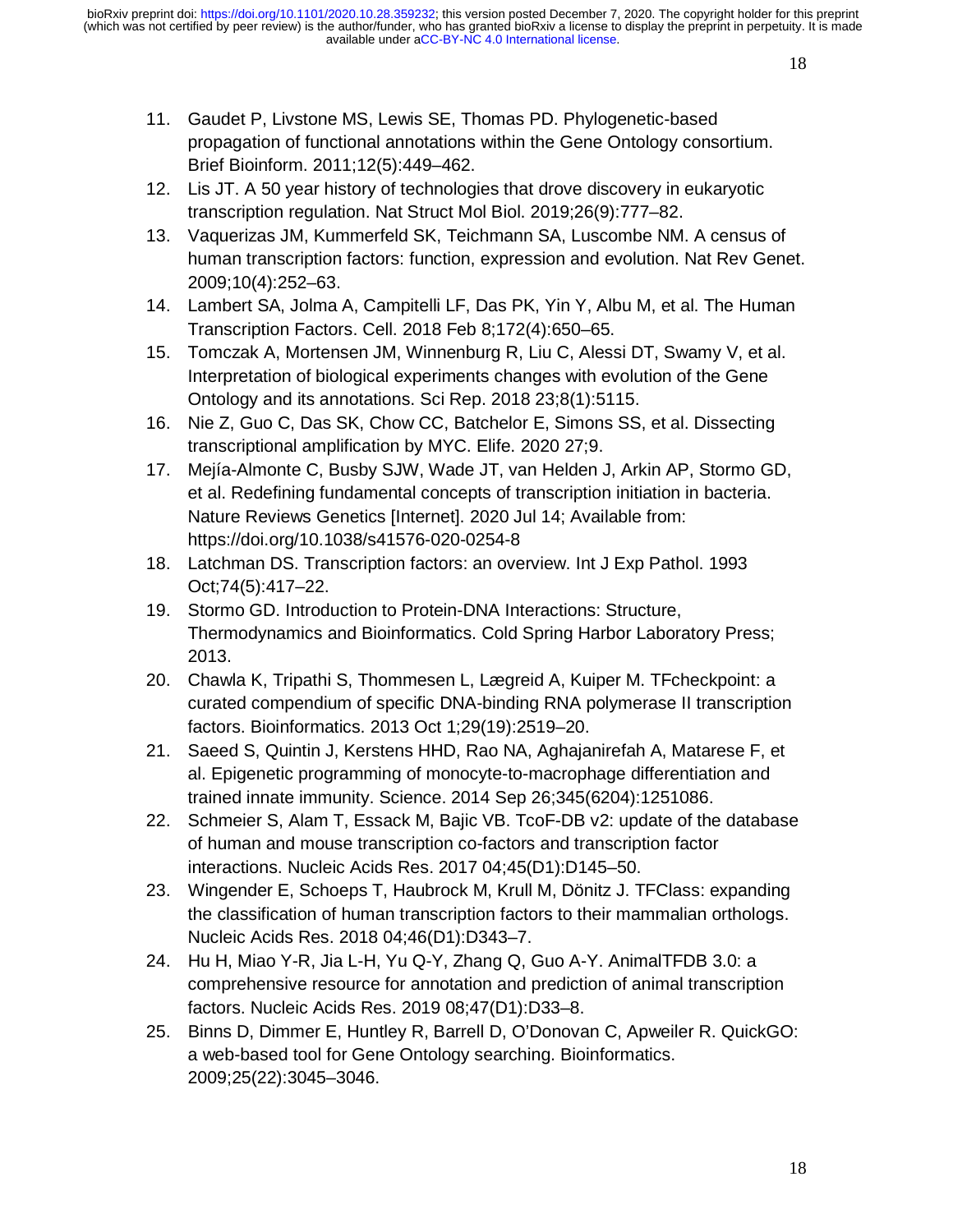- 26. Povey S, Lovering R, Bruford E, Wright M, Lush M, Wain H. The HUGO Gene Nomenclature Committee (HGNC). Hum Genet. 2001 Dec;109(6):678–80.
- 27. UniProt Consortium. UniProt: a worldwide hub of protein knowledge. Nucleic Acids Res. 2019 08;47(D1):D506–15.
- 28. Pundir S, Martin MJ, O'Donovan C. UniProt Protein Knowledgebase. Methods Mol Biol. 2017;1558:41–55.
- 29. Gray KA, Yates B, Seal RL, Wright MW, Bruford EA. Genenames.org: the HGNC resources in 2015. Nucleic Acids Res. 2015 Jan;43(Database issue):D1079-1085.
- 30. Kinsella RJ, Kähäri A, Haider S, Zamora J, Proctor G, Spudich G, et al. Ensembl BioMarts: a hub for data retrieval across taxonomic space. Database (Oxford). 2011;2011:bar030.
- 31. Yin Y, Morgunova E, Jolma A, Kaasinen E, Sahu B, Khund-Sayeed S, et al. Impact of cytosine methylation on DNA binding specificities of human transcription factors. Science. 2017 05;356(6337).
- 32. Kulakovskiy IV, Vorontsov IE, Yevshin IS, Sharipov RN, Fedorova AD, Rumynskiy EI, et al. HOCOMOCO: towards a complete collection of transcription factor binding models for human and mouse via large-scale ChIP-Seq analysis. Nucleic Acids Res. 2018 04;46(D1):D252–9.
- 33. Fornes O, Castro-Mondragon JA, Khan A, van der Lee R, Zhang X, Richmond PA, et al. JASPAR 2020: update of the open-access database of transcription factor binding profiles. Nucleic Acids Res. 2020 08;48(D1):D87–92.
- 34. Weirauch MT, Yang A, Albu M, Cote AG, Montenegro-Montero A, Drewe P, et al. Determination and inference of eukaryotic transcription factor sequence specificity. Cell. 2014 Sep 11;158(6):1431–43.
- 35. Ambrosini G, Vorontsov I, Penzar D, Groux R, Fornes O, Nikolaeva DD, et al. Insights gained from a comprehensive all-against-all transcription factor binding motif benchmarking study. Genome Biol. 2020 May 11;21(1):114.
- 36. Chibucos MC, Siegele DA, Hu JC, Giglio M. The Evidence and Conclusion Ontology (ECO): Supporting GO Annotations. In: Methods in molecular biology (Clifton, NJ) [Internet]. 2017. p. 245–259. Available from: http://www.ncbi.nlm.nih.gov/pubmed/27812948 http://www.pubmedcentral.nih.gov/articlerender.fcgi?artid=PMC6377151 http://link.springer.com/10.1007/978-1-4939-3743-1\_18
- 37. Grimaldi B, Nakahata Y, Sahar S, Kaluzova M, Gauthier D, Pham K, et al. Chromatin remodeling and circadian control: master regulator CLOCK is an enzyme. Cold Spring Harb Symp Quant Biol. 2007;72:105–12.
- 38. Wang Z, Wu Y, Li L, Su X-D. Intermolecular recognition revealed by the complex structure of human CLOCK-BMAL1 basic helix-loop-helix domains with E-box DNA. Cell Res. 2013 Feb;23(2):213–24.
- 39. Guo A, Wang Y, Chen B, Wang Y, Yuan J, Zhang L, et al. E-C coupling structural protein junctophilin-2 encodes a stress-adaptive transcription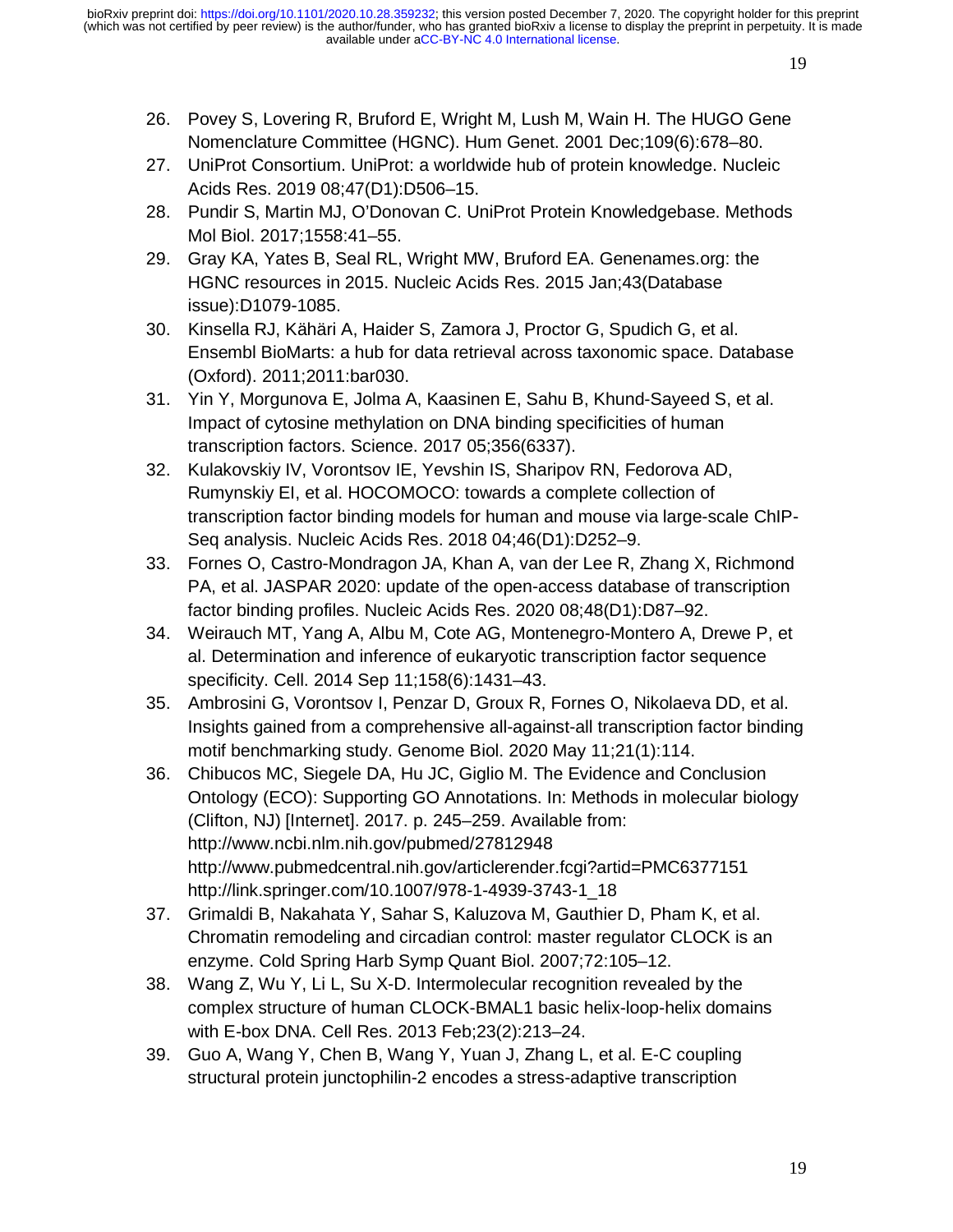regulator. Science [Internet]. 2018 Dec 21 [cited 2020 Oct 14];362(6421). Available from: https://science.sciencemag.org/content/362/6421/eaan3303

- 40. Jolma A, Yan J, Whitington T, Toivonen J, Nitta KR, Rastas P, et al. DNAbinding specificities of human transcription factors. Cell. 2013 Jan 17;152(1– 2):327–39.
- 41. Myers S, Bowden R, Tumian A, Bontrop RE, Freeman C, MacFie TS, et al. Drive against hotspot motifs in primates implicates the PRDM9 gene in meiotic recombination. Science. 2010 Feb 12;327(5967):876–9.
- 42. Choi KH, Farrell AS, Lakamp AS, Ouellette MM. Characterization of the DNA binding specificity of Shelterin complexes. Nucleic Acids Res. 2011 Nov;39(21):9206–23.
- 43. Zazopoulos E, Lalli E, Stocco DM, Sassone-Corsi P. DNA binding and transcriptional repression by DAX-1 blocks steroidogenesis. Nature. 1997 Nov 20;390(6657):311–5.
- 44. Huth JR, Bewley CA, Nissen MS, Evans JN, Reeves R, Gronenborn AM, et al. The solution structure of an HMG-I(Y)-DNA complex defines a new architectural minor groove binding motif. Nat Struct Biol. 1997 Aug;4(8):657–65.
- 45. Georgescu SP, Li JH, Lu Q, Karas RH, Brown M, Mendelsohn ME. Modulator recognition factor 1, an AT-rich interaction domain family member, is a novel corepressor for estrogen receptor alpha. Mol Endocrinol. 2005 Oct;19(10):2491–501.
- 46. Liefke R, Oswald F, Alvarado C, Ferres-Marco D, Mittler G, Rodriguez P, et al. Histone demethylase KDM5A is an integral part of the core Notch-RBP-J repressor complex. Genes Dev. 2010 Mar 15;24(6):590–601.
- 47. Tu S, Teng Y-C, Yuan C, Wu Y-T, Chan M-Y, Cheng A-N, et al. The ARID domain of the H3K4 demethylase RBP2 binds to a DNA CCGCCC motif. Nat Struct Mol Biol. 2008 Apr;15(4):419–21.
- 48. Kj B, Dj S. Keep your fingers off my DNA: protein-protein interactions mediated by C2H2 zinc finger domains [Internet]. Vol. 50, Cell biochemistry and biophysics. Cell Biochem Biophys; 2008 [cited 2020 Oct 14]. Available from: https://pubmed.ncbi.nlm.nih.gov/18253864/
- 49. Sun J, Sun Y, Ahmed Ri, Ren A, Xie Am. Research Progress on Plant RING-Finger Proteins [Internet]. Vol. 10, Genes. Genes (Basel); 2019 [cited 2020 Oct 14]. Available from: https://pubmed.ncbi.nlm.nih.gov/31779262/
- 50. Liang Q, Deng H, Li X, Wu X, Tang Q, Chang Th, et al. Tripartite motifcontaining protein 28 is a small ubiquitin-related modifier E3 ligase and negative regulator of IFN regulatory factor 7 [Internet]. Vol. 187, Journal of  $immunology$  (Baltimore, Md. $\square$ : 1950). J Immunol; 2011 [cited 2020 Oct 14]. Available from: https://pubmed.ncbi.nlm.nih.gov/21940674/
- 51. Cheng Ct, Kuo Cy, Ann Dk. KAPtain in charge of multiple missions: Emerging roles of KAP1 [Internet]. Vol. 5, World journal of biological chemistry. World J Biol Chem; 2014 [cited 2020 Oct 14]. Available from: https://pubmed.ncbi.nlm.nih.gov/25225599/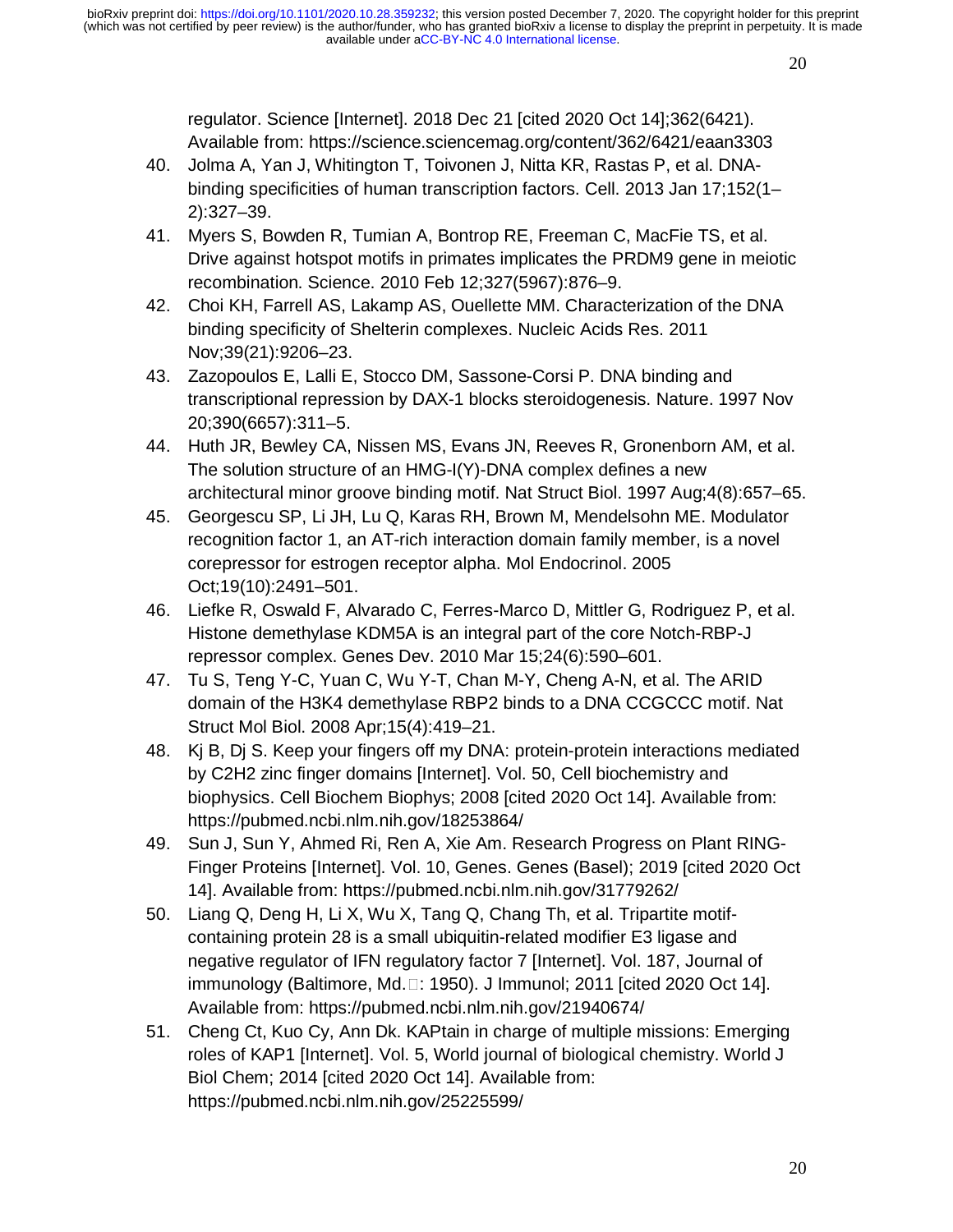- 52. Fulton DL, Sundararajan S, Badis G, Hughes TR, Wasserman WW, Roach JC, et al. TFCat: the curated catalog of mouse and human transcription factors. Genome Biol. 2009;10(3):R29.
- 53. Mi H, Poudel S, Muruganujan A, Casagrande JT, Thomas PD. PANTHER version 10: expanded protein families and functions, and analysis tools. Nucleic Acids Res. 2016;44(D1):D336–42.
- 54. Zhang ZD, Frankish A, Hunt T, Harrow J, Gerstein M. Identification and analysis of unitary pseudogenes: historic and contemporary gene losses in humans and other primates. Genome Biol. 2010;11(3):R26.

## Supplementary Table S1 legend

**Supplementary Table S1. A comparison of dbTF lists.** A comparison of dbTF molecular function GO annotations with three resources and five articles providing lists of human dbTFs. Table S1A. Human dbTF catalogue: identifies the genes this review has assigned as dbTFs https://www.ebi.ac.uk/QuickGO/targetset/dbTF; Table S1B. Reviewed genes not dbTFs: identifies the genes this review does not consider likely to be dbTFs. Column headings for both Tables: HGNC approved gene symbol; HGNC approved gene name; Pseudogene: proteins that have been assigned pseudogene status either by HGNC or UniProt; UniProt ID: UniProt identifier; dbTF GO annotation 16Sept2019 (1347 genes): 1347 genes associated with a dbTF activity GO term downloaded on 16 September 2019; Vaquerizas, 2009 (1536 genes) with dbTFs categories (13); TFCheckPoint, Chawla, 2013 (1012 genes) downloaded on 11 April 2020 from TFCheckPoint (20); Saeed, 2014 (1572 genes) (21); Schmeier, 2017 (1750 genes) (22); TFClass, Wingender, 2018 (1488 genes), TFClass IDs are based on the characteristics of their DNA-binding domains with four general levels (superclass, class, family, subfamily) and two levels of instantiation (genus and molecular species), subfamily and factor species are not provided for all proteins (23); Lambert, 2018 (1630 genes) (14); HumanTFDB, Hu, 2019 (1637 genes) downloaded on 11 April 2020 from HumanTFDB (24); Number of dbTF lists: the total number of dbTF list the gene is included in (columns J-P); HT-SELEX, Yin, 2017 (540 genes) genes identified by HT-SELEX data as binding double-stranded DNA(31); PANTHER family ID, subfamily ID and family name assigned by PANTHER, www.pantherdb.org (53).

All dbTF activity GO annotations are freely available to download or browse using the GO browsers AmiGO2 (7) (http://amigo.geneontology.org/amigo/) filtering on GO term 'GO:0003700', Ontology (aspect) 'F', organism 'Homo sapiens' or QuickGO (25) (https://www.ebi.ac.uk/QuickGO/) filtering on GO terms 'GO:0003700', taxon 'human', gene products 'proteins Reviewed (Swiss-Prot)'. Furthermore, the catalogue of human dbTFs presented here is available for downloading from the QuickGO browser (https://www.ebi.ac.uk/QuickGO/targetset/dbTF).